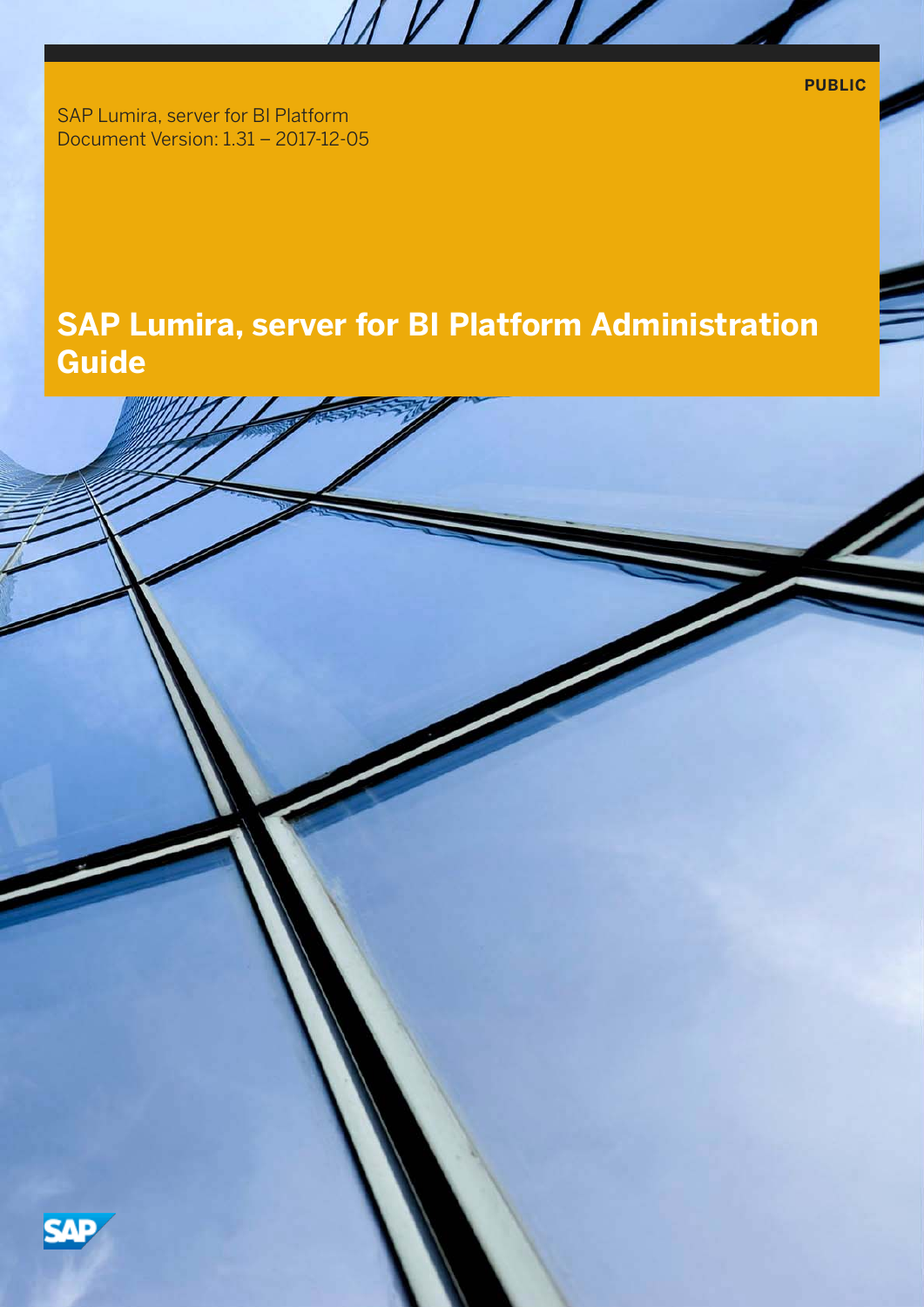# **Content**

| $\mathbf{1}$   |     |
|----------------|-----|
| 1.1            |     |
| 1.2            |     |
| $\overline{2}$ |     |
| 2.1            |     |
| 3              |     |
| 3.1            |     |
|                |     |
|                |     |
|                |     |
| 3.2            |     |
|                |     |
|                |     |
|                |     |
|                |     |
|                |     |
|                |     |
|                |     |
| 4              |     |
| 4.1            |     |
|                |     |
|                |     |
| 4.2            |     |
| 4.3            |     |
| 4.4            |     |
| 4.5            |     |
|                | .23 |
|                |     |
|                |     |
|                |     |
| 4.6            |     |
| 4.7            |     |
|                |     |
|                |     |
|                |     |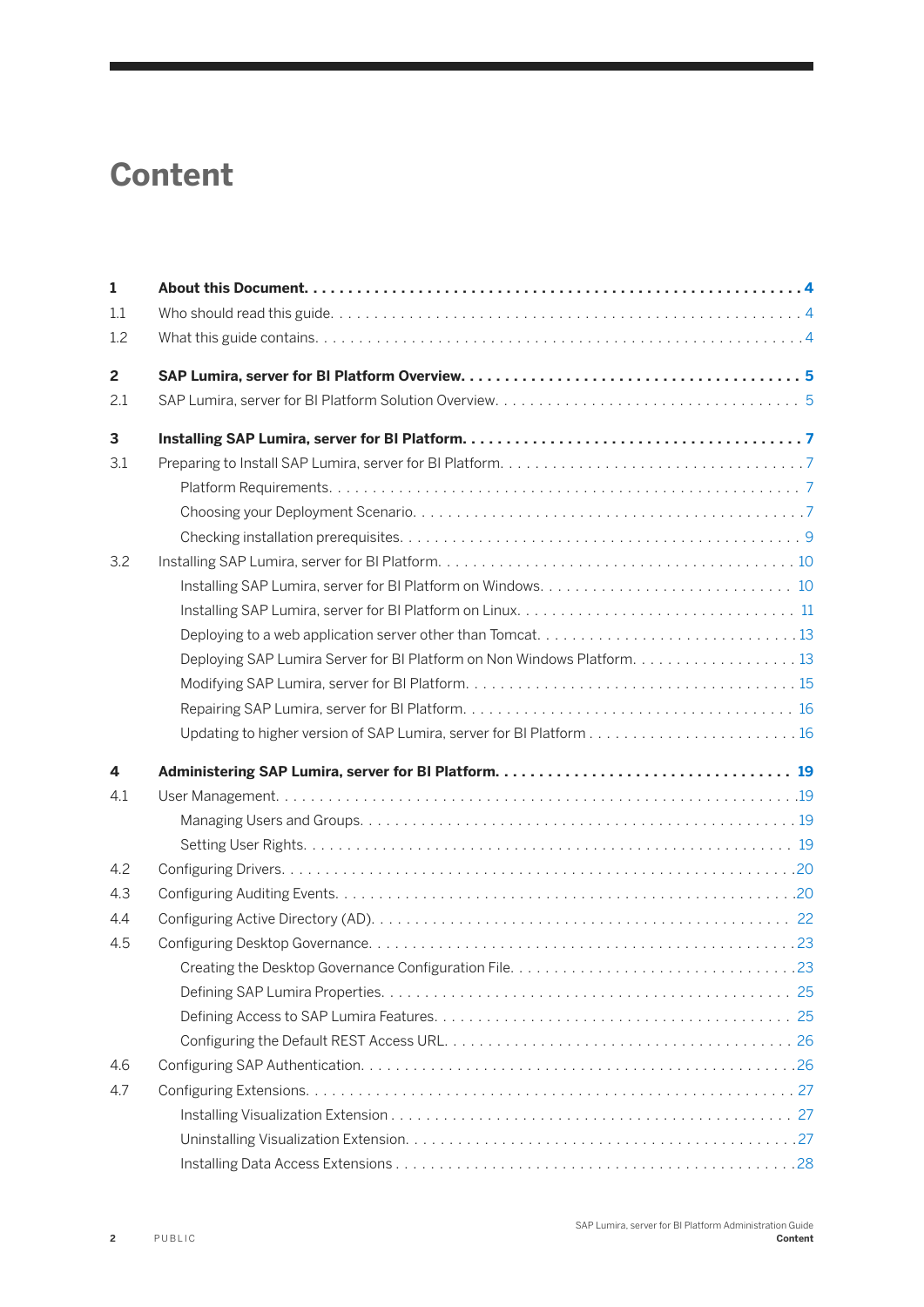| 6    |  |
|------|--|
| 5    |  |
| 4.10 |  |
| 4.9  |  |
|      |  |
|      |  |
| 4.8  |  |
|      |  |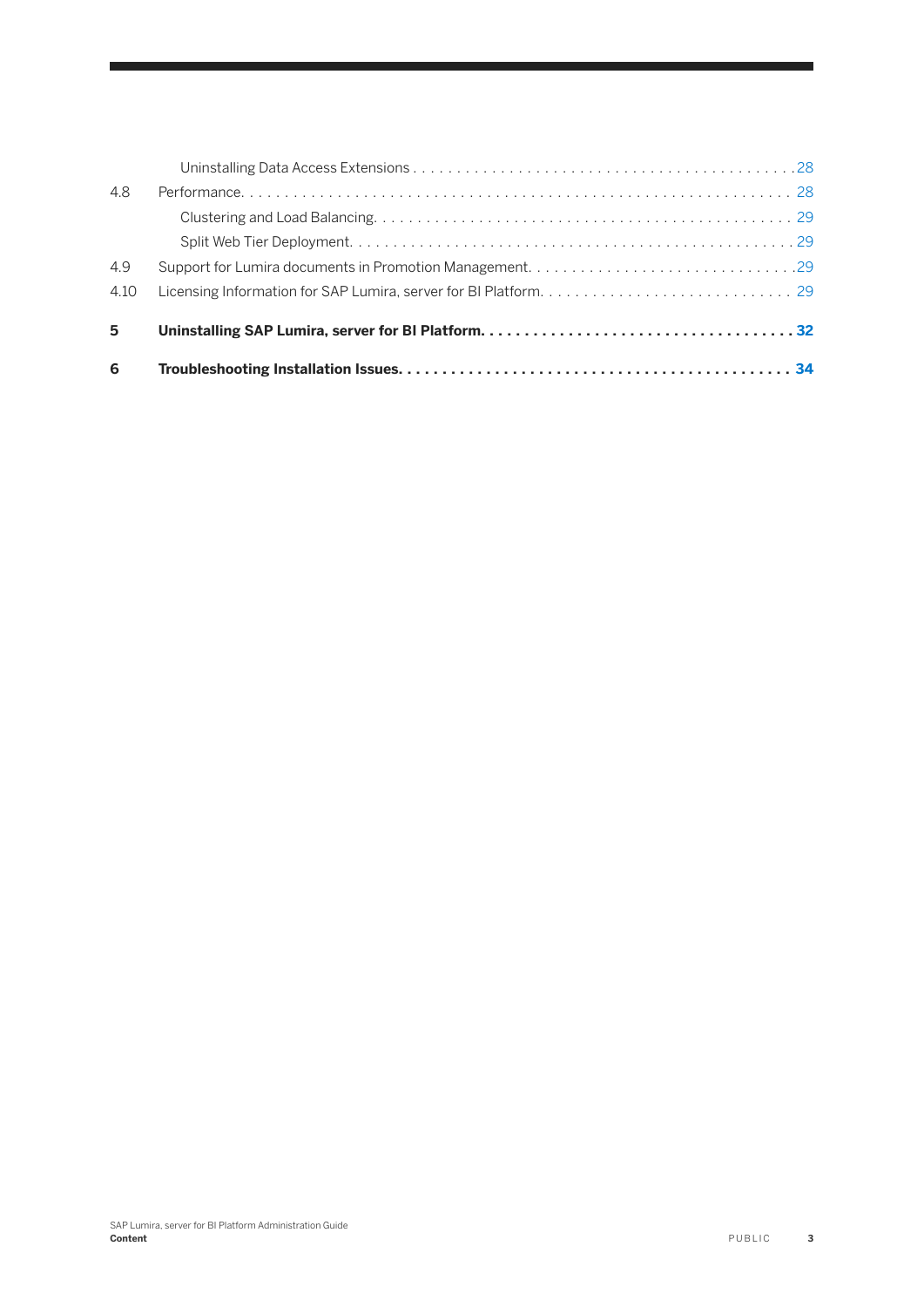# <span id="page-3-0"></span>**1 About this Document**

## **1.1 Who should read this guide**

This guide is intended for administrators, who want to install, configure, and manage SAP Lumira, server for BI Platform.

## **1.2 What this guide contains**

- An overview of SAP Lumira, server for BI Platform.
- Information on how to install SAP Lumira, server for BI Platform.
- Information on how to configure and manage Lumira Server for SAP BusinessObjects BI Platform.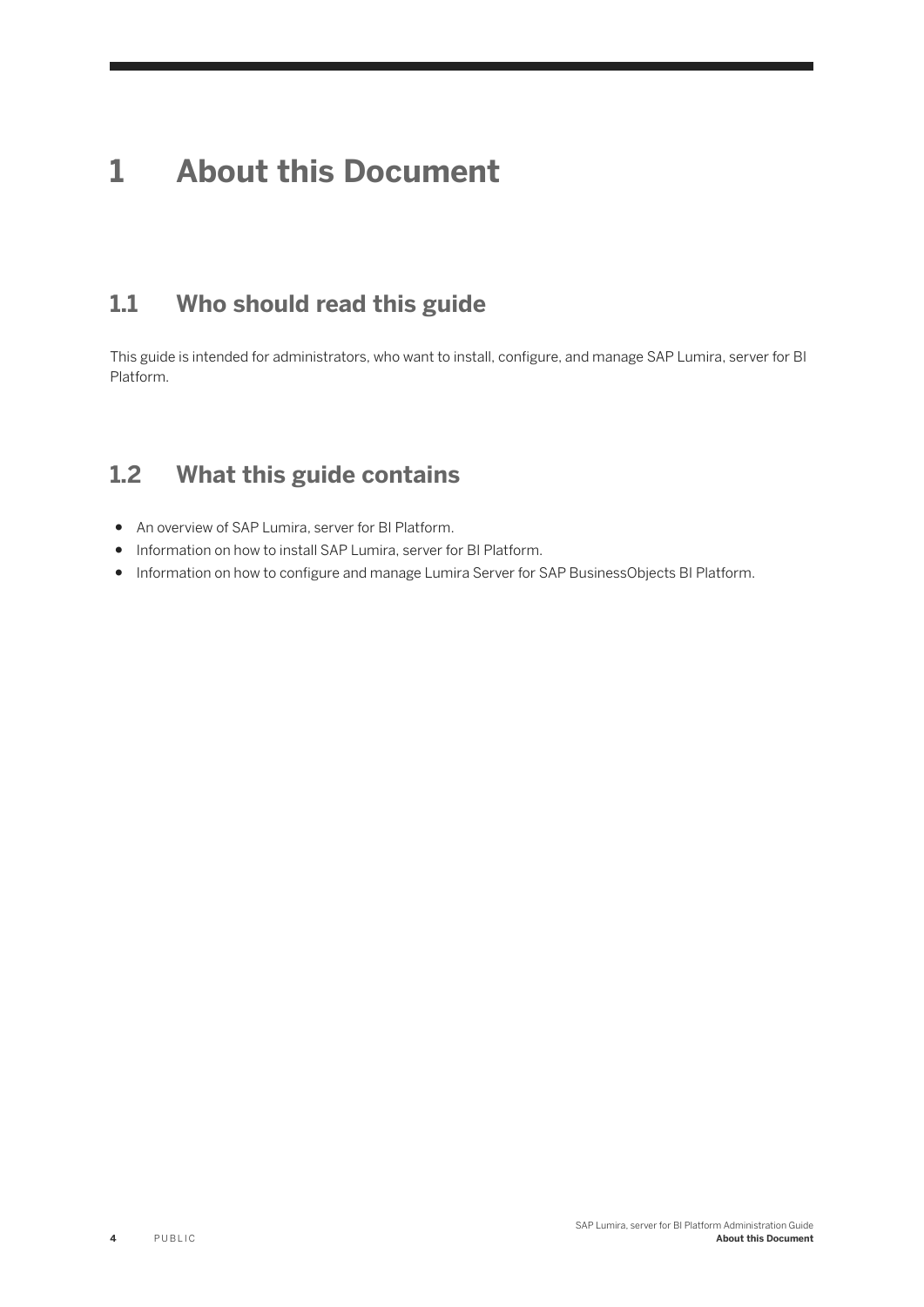# <span id="page-4-0"></span>**2 SAP Lumira, server for BI Platform Overview**

SAP Lumira, server for BI Platform brings your SAP Lumira content into your SAP BusinessObjects BI platform deployment, thus allowing you to utilize the security, scalability, and ease of use the BI platform provides.

The SAP Lumira viewer is integrated into the SAP BusinessObjects BI platform as a web application, enabling users to have the same experience viewing and exploring stories in the BI Launchpad as they do in SAP Lumira. The SAP BusinessObjects BI platform enforces security on Lumira documents, and allows access and categorization in the same manner as other BI platform content, allowing you to seamlessly adopt SAP Lumira within your organization.

## **2.1 SAP Lumira, server for BI Platform Solution Overview**

This solution contains four essential components.

● SAP Lumira server: This is a processing server for Lumira content on SAP BI Platform; it hosts the Inmemory engine which is utilized while working on acquired data.

### i Note

In case of Lumira documents that are based on SAP HANA Online, the HANA In-memory calculation engine is utilized instead of the In-memory engine which is shipped with Lumira Server.

- SAP Lumira client has the following components:
	- Lumira Desktop: SAP Lumira is an application you can use to visualize and create stories about data. From manipulating, editing, formatting, and refining data to creating visualizations that represent data graphically, to finally sharing the visualizations—building stories in SAP Lumira starts and ends with data.
	- Launch pad viewer: This is a web application that acts a window for users to view information in the form of data, visualizations and reports. It also allows users to export the content to other business applications (like Microsoft Excel) and also to save it to a specified location. Users can also use various analytical tools to explore the information.
- SAP Lumira Web Applications : This is embedded within the BI Launchpad and CMC applications to allow access to Lumira content within BI Launchpad and CMC (Viewer and Application).
- SAP BusinessObjects Business Intelligence (BI) platform server: This is where the SAP Lumira Server for the BI Platform integrates.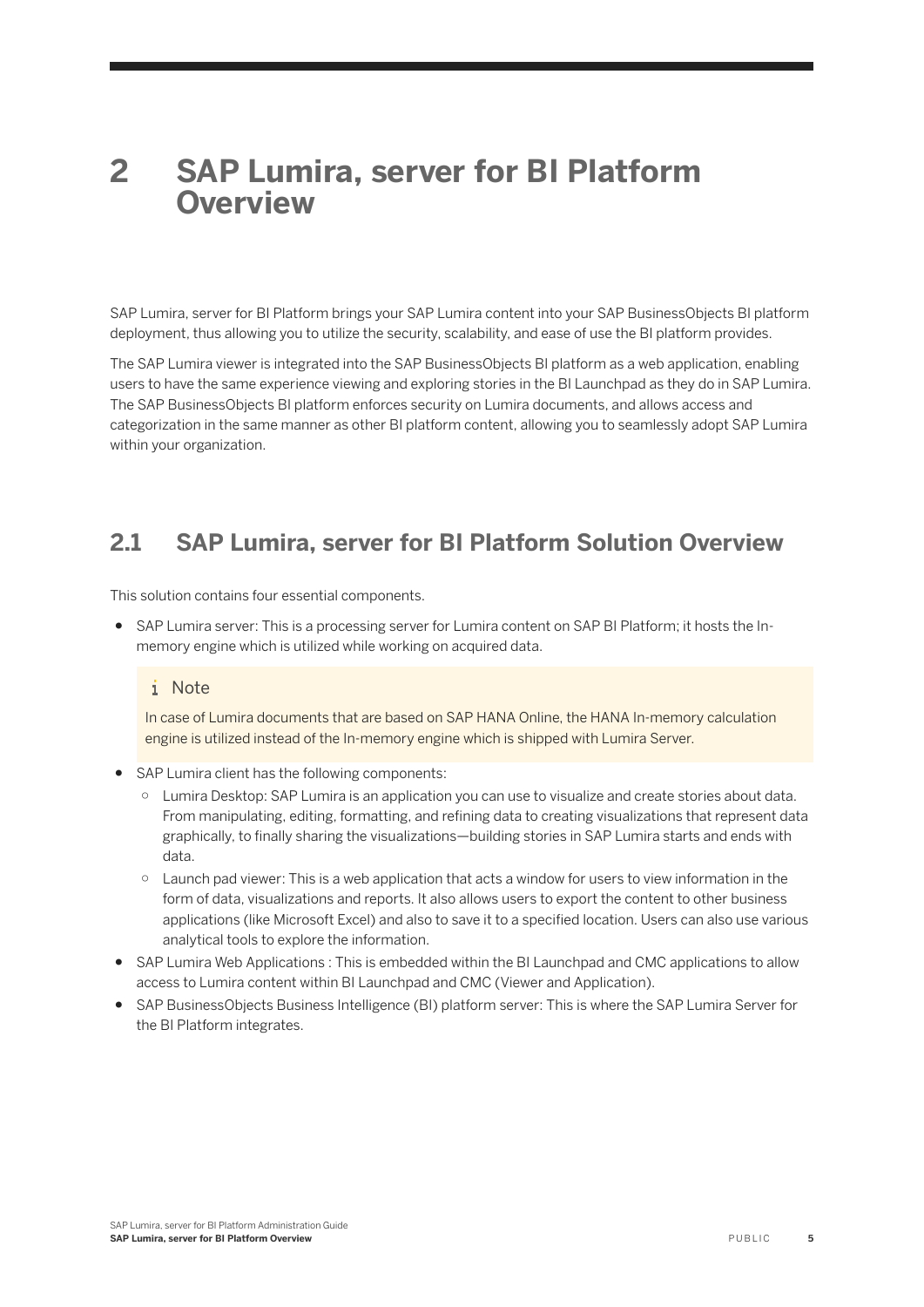

The overall solution overview for SAP Lumira, server for BI Platform is depicted in the following figure: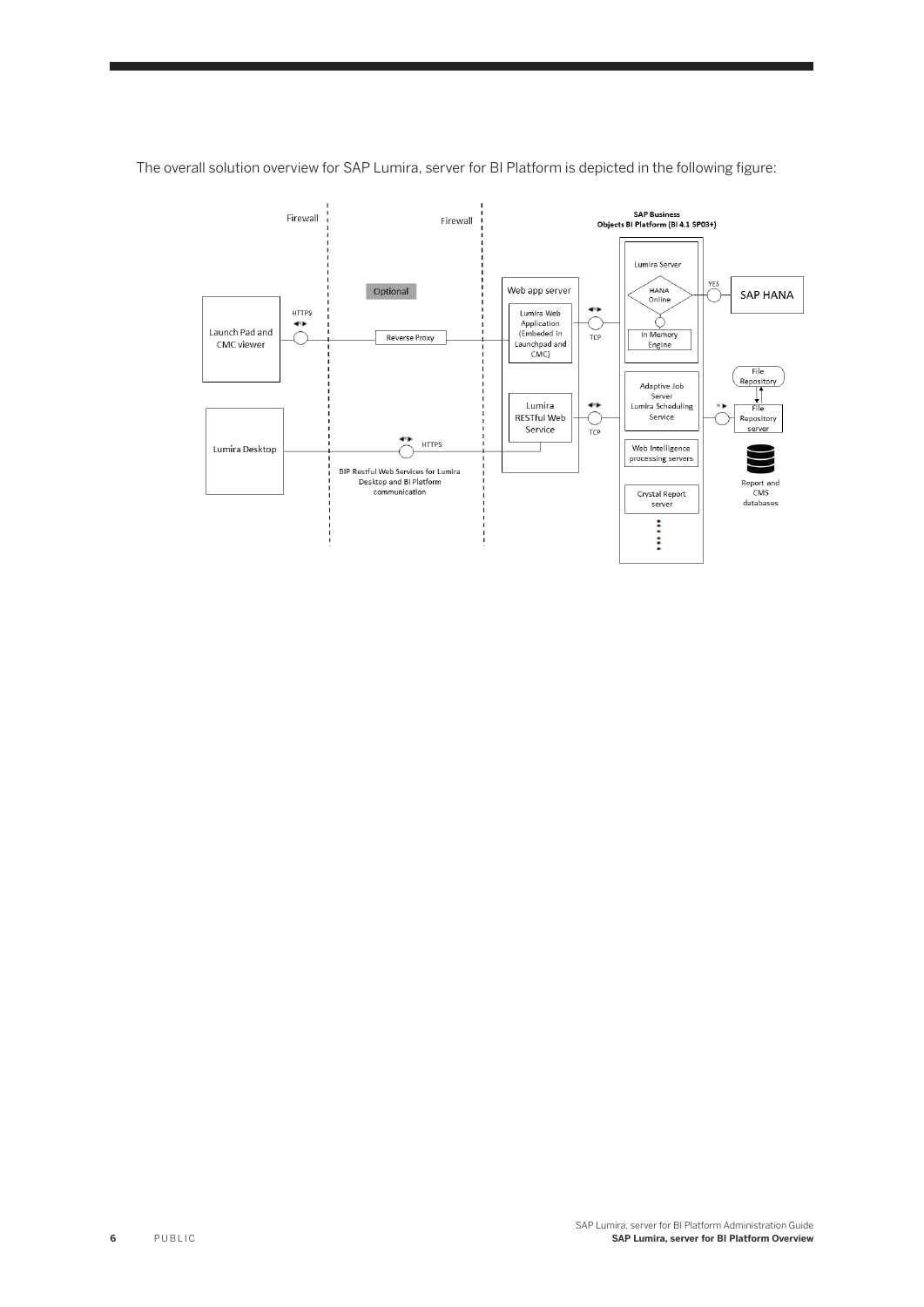# <span id="page-6-0"></span>**3 Installing SAP Lumira, server for BI Platform**

## **3.1 Preparing to Install SAP Lumira, server for BI Platform**

## **3.1.1 Platform Requirements**

For information on platform requirements, see Product availablity Matrix available at [https://](http://help.sap.com/disclaimer?site=https%3A%2F%2Fsupport.sap.com%2Fpam) [support.sap.com/pam](http://help.sap.com/disclaimer?site=https%3A%2F%2Fsupport.sap.com%2Fpam) ...

## **3.1.2 Choosing your Deployment Scenario**

The deployment architecture you choose for SAP Lumira, server for BI Platform depends on the following factors:

- The size of your deployment.
- The types of actions your users most frequently perform when they use the software.
- The performance and reliability requirements of your business intelligence infrastructure.
- The existing SAP BI platform deployment.

You must deploy SAP Lumira, server for BI Platform on a machine that has SAP BusinessObjects BI platform installed on it. The SAP BusinessObjects BI platform must have a few mandatory features that are required for the installation of SAP Lumira, server for BI Platform components.

You can install SAP Lumira, server for BI Platform in one of the following ways:

- Single host deployment: In the single host BI platform deployment, all of the required BI platform features exist on the same machine. you can install SAP Lumira, server for BI Platform components on the same machine.
- Distributed deployment: In the distributed BI platform deployment, all the servers exist on different machine.When you deploy SAP Lumira, server for BI Platform on a machine that does not have a CMS Installation, it should connect to another Central Management Server (CMS) on a separate machine on your network. CMS can also be on a Linux/Unix machine in a distributed deployment scenario.

## **3.1.2.1 Single Host Deployment**

Installing all of the SAP Lumira, server for BI Platform components on a single host is recommended for testing purposes or for smaller production deployments. If you already have a SAP BusinessObjects BI platform installed, you can choose to install your SAP Lumira, server for BI Platform machine on the same host.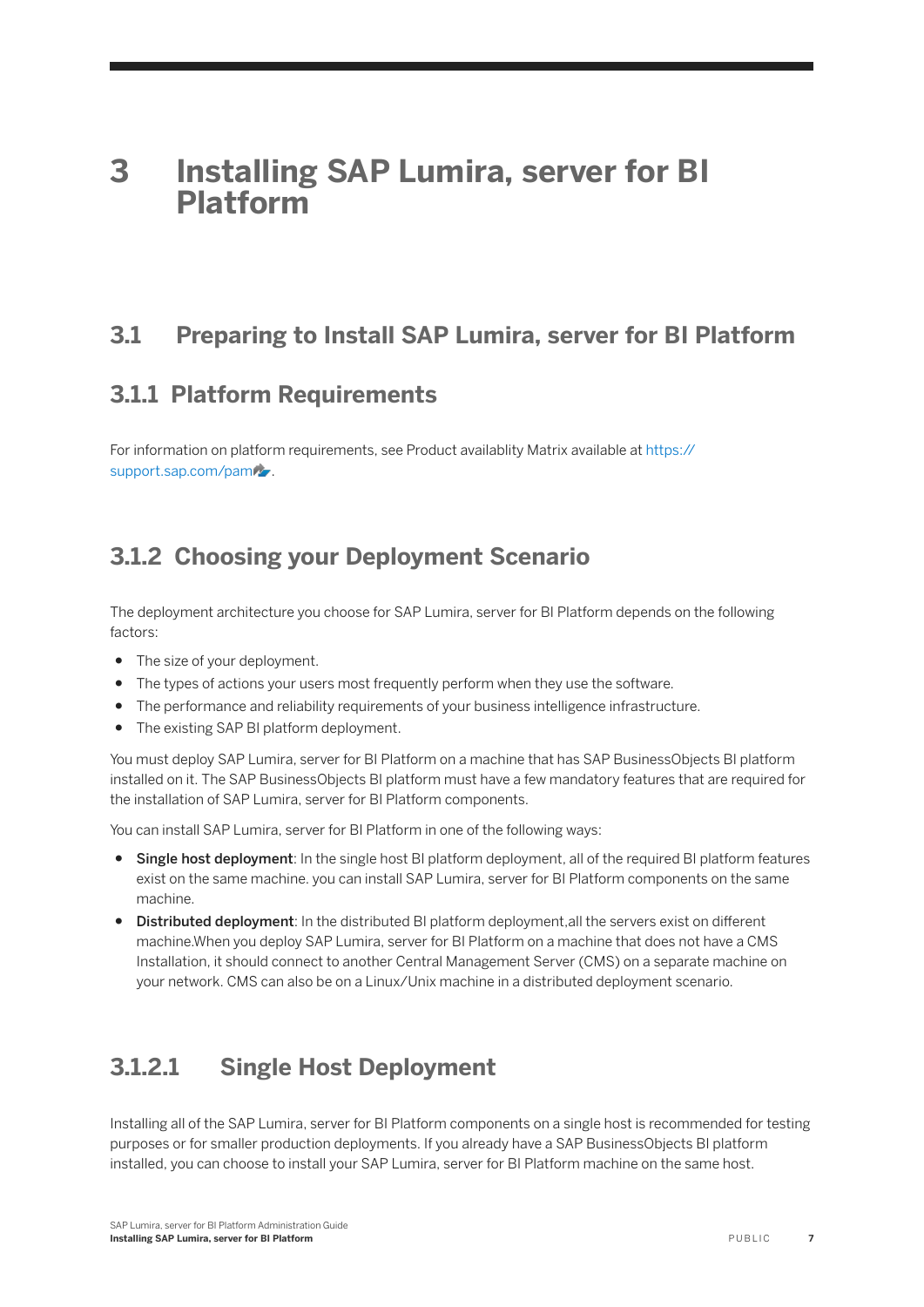## <span id="page-7-0"></span>**3.1.2.2 Distributed Deployment Scenarios**

Implementing a distributed deployment scenario is recommended in the case of larger and critical production deployments. In distributed deployment, the SAP BusinessObjects BI platform server tier, web tier, and web services features may exist on different machines. The SAP Lumira, server for BI Platform add-on installer decides which components to install on the SAP BusinessObjects BI platform machine depending on which SAP BusinessObjects BI platform components exist.

You can deploy the SAP Lumira, server for BI Platform components on different machines as mentioned below:

- Lumira server: To deploy Lumira server components ensure that you have installed Adaptive Processing Server (APS), which is a part of Platform Processing Services( i.e.listed in BI platform installer screen).
- Web Applications: To deploy Web Applications on SAP BI platform web tier ensure that you have installed BI platform web tier with Tomcat or Web Application Container Server(WACS).
- Restful Web Services: To deploy Restful Web Services, ensure that you have installed WACS or Restful Web Services in SAP BI platform.
- Mobile Web Aplications: To deploy Mobile web applications, ensure that you have installed Web Tier in SAP BI platform.

| ×<br>□<br>SAP BusinessObjects BI platform 4.1 SP6 setup                                                                                                                                                                                                                                                                      |
|------------------------------------------------------------------------------------------------------------------------------------------------------------------------------------------------------------------------------------------------------------------------------------------------------------------------------|
| <b>Select Features</b>                                                                                                                                                                                                                                                                                                       |
| Select the features that you want to install.                                                                                                                                                                                                                                                                                |
| □ Instances<br>Л<br>□ ▽ WebTier<br>Java Web Applications<br>⊡∙ <mark>⊽</mark> Mobile Services<br><b>V</b> Mobile Servers<br>MODIC Plugin for Mobile<br>$\sqrt{2}$ Tomcat 7.0<br>Servers<br>84<br>Platform Services<br>Ρ.<br>Central Management Server<br>File Repository Services (FRS)<br>Sybase SQL Anywhere Database<br>v |
| <b>Disk Cost</b><br>Next<br><b>Back</b><br>Cancel                                                                                                                                                                                                                                                                            |

● Scheduler Service: To deploy scheduler service, ensure that you have installed Adaptive Job Server (AJS) in SAP BI platform.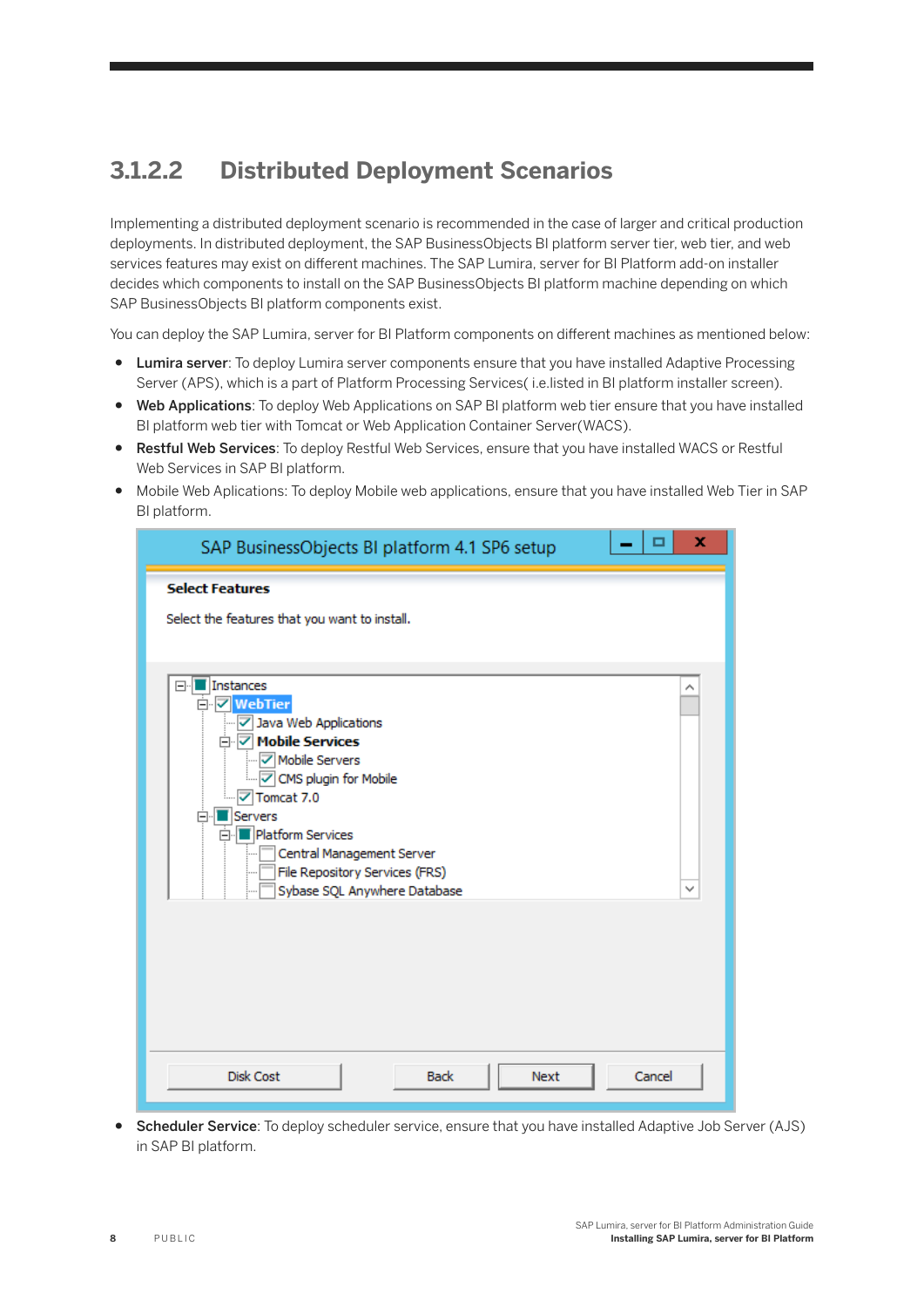### <span id="page-8-0"></span>i Note

- Adaptive Job Server (AJS) is a part of various scheduling components in SAP BI platform. They are as follows:
	- Platform Scheduling Services
	- Crystal Report Scheduling Services
	- Web Intelligence Scheduling Services

## **3.1.3 Checking installation prerequisites**

This section explains how administrators can install, remove, and modify SAP Lumira, server for BI Platform.

Before starting the installation, SAP Lumira, server for BI Platform installation wizard runs a prerequisite check for the following system requirements:

- You have 64-bit operating system.
- You have administrator rights.
- You have the required open ports.

#### i Note

System checks for the required ports because, SAP Lumira, server for BI Platform uses the same ports for CMS, RWS and App server as SAP BusinessObjects BI platform.

- You have minimum 8 GB drive space.
- You have minimum 16 GB RAM.

 $\rightarrow$  Recommendation

At least 32 GB RAM should be available for SAP Lumira, server for BI Platform.

- You have installed SAP Business Objects BI platform 4.1 SP5 or above.
- You have uninstalled SAP BusinessObjects BI Add-on for SAP Lumira Server for HANA before proceeding with SAP Lumira, server for BI Platform installation. For more information, see [2193940](http://help.sap.com/disclaimer?site=https://launchpad.support.sap.com/#/notes/2193940)
- You have uninstalled Information Platform Service(IPS) and Crystal Server set up before proceeding with SAP Lumira, server for BI Platform installation.

### i Note

.

English is the only language supported for SAP Lumira, server for BI Platform.

1. Ensure that SAP BusinessObjects Business Intelligence Platform is installed and configured correctly as described in the Business Intelligence Platform Installation Guide at: [http://service.sap.com/instguides](http://help.sap.com/disclaimer?site=http%3A%2F%2Fservice.sap.com%2Finstguides) . You must have administrator access to the designated machine for installation. Correct configuration means the machine on which SAP Business Objects BI platform 4.1 SP4 or above is installed, is operating and accessible on the network.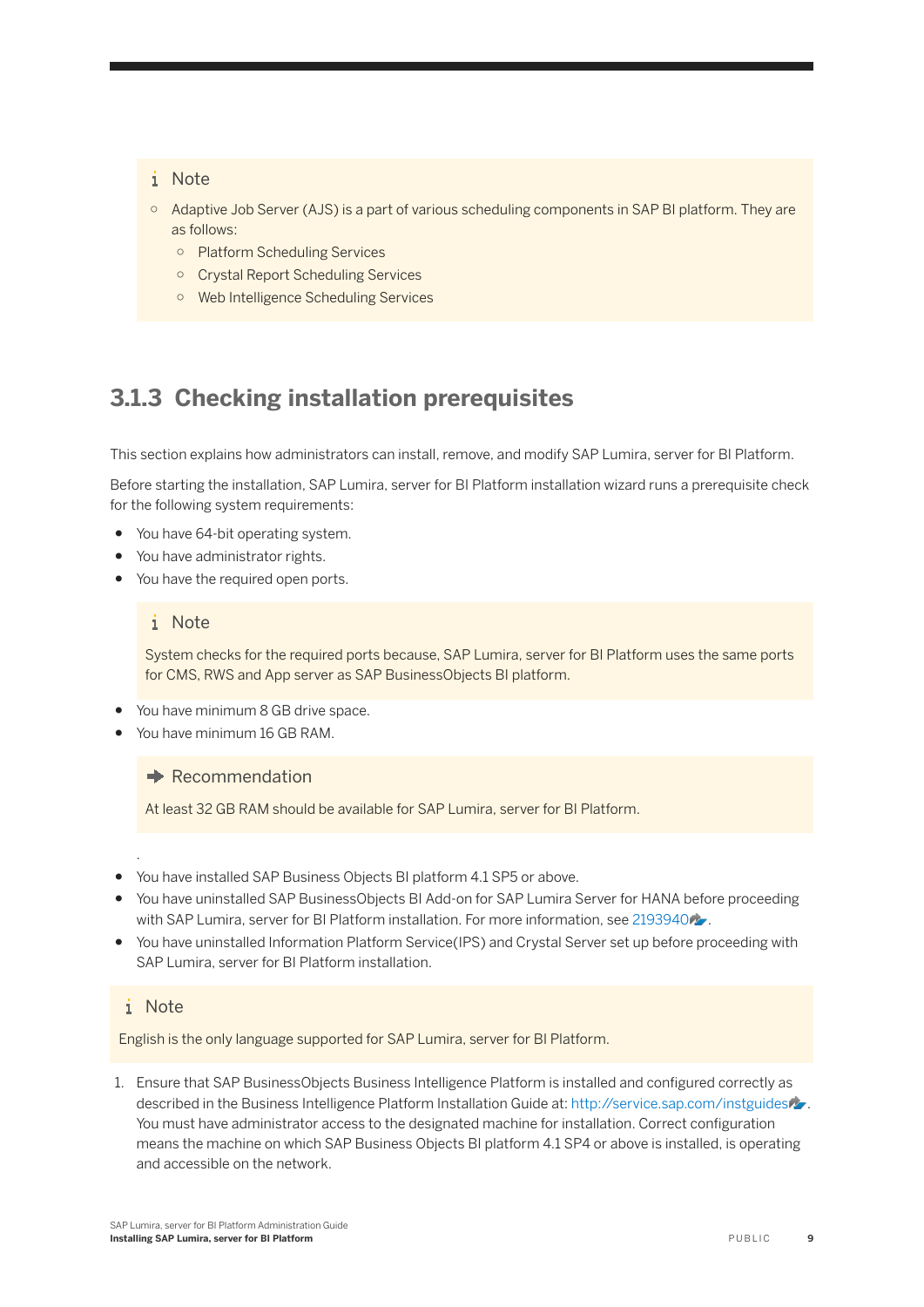- <span id="page-9-0"></span>2. Make a note of the CMS logon credentials for the SAP BusinessObjects BI platform installations. You need these when installing SAP Lumira, server for BI Platform. The CMS logon credentials are as follows:
	- CMS Name
	- Port Number
	- User Name
	- Password

## **3.2 Installing SAP Lumira, server for BI Platform**

This section explains how administrators can install, repair, and modify SAP Lumira, server for BI Platform.

## **3.2.1 Installing SAP Lumira, server for BI Platform on Windows**

### **Procedure**

1. Download SAP Lumira, server for BI Platform from SAP Service Marketplace.

#### i Note

For the complete list of supported operating systems, databases, web browsers, SAP Lumira versions, and hardware-related information, see the Product Availability Matrix (PAM), available on the SAP Service Marketplace site at [https://support.sap.com/pam](http://help.sap.com/disclaimer?site=https%3A%2F%2Fsupport.sap.com%2Fpam) ...

2. Right-click on *setup.exe* file and choose *Run as administrator*.

#### i Note

You require administrator rights to perform the installation. If the installer detects that certain installation pre-requisites are missing, a dialog box appears with a list of missing components. Choose each item in the list for a description of the action required in order to meet the requirement. You have to resolve the pre-requisite issues before continuing with the installation.

- 3. Review your license agreement, and select the *I accept the License Agreement* check box.
- 4. Choose *Next*.
- 5. Select the components that you want to install.
- 6. Choose *Next*.
- 7. Enter your CMS logon credentials:
	- a. CMS Name
	- b. Port number

If CMS is not installed in your system, the field remains empty. You need to enter the details.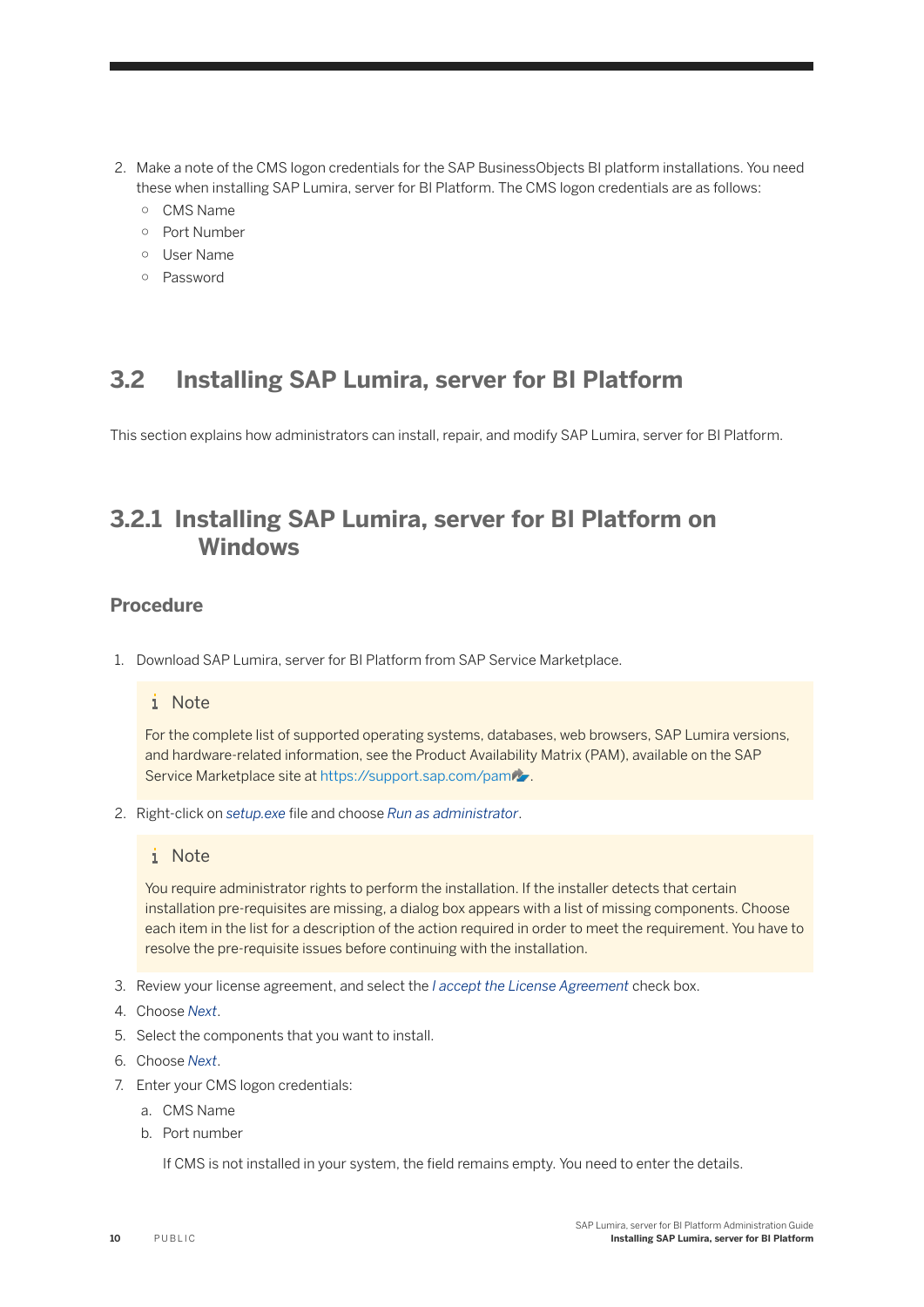#### <span id="page-10-0"></span>c. Password

Enter the SAP BusinessObjects BI platform administrator password.

- 8. Choose *Next* to start the installation.
- 9. Choose *Finish* to complete the installation.

#### i Note

- You can install, upgrade and uninstall SAP Lumira, server for BI Platform through a virtualized environment. For more information on supported virtualized environment, see the Product Availability Matrix (PAM), available on the SAP Service Marketplace site at [https://](http://help.sap.com/disclaimer?site=https%3A%2F%2Fsupport.sap.com%2Fpam) [support.sap.com/pam](http://help.sap.com/disclaimer?site=https%3A%2F%2Fsupport.sap.com%2Fpam) ...
- In a distributed or clustered environment, the Lumira server might run with errors sometimes. The status is displayed as "Running with errors" in the *Servers* Page of CMC under the *State* column. A possible reason for this could be missing jar (com.businessobjects.i18n.jar) from the following path <INSTALLDIR>\SAP BusinessObjects Enterprise XI 4.0\java\lib\bundles. To resolve this issue, you need to perform the following:
	- 1. Copy the jar file (com.businessobjects.i18n.jar) from <INSTALLDIR>\SAP BusinessObjects Enterprise XI 4.0\SL SDK\eclipse\plugins to INSTALLDIR>\SAP BusinessObjects Enterprise XI 4.0\java\lib\bundles
	- 2. Restart Lumira Server.

## **3.2.2 Installing SAP Lumira, server for BI Platform on Linux**

This section explains how to install SAP Lumira, server for BI Platform onto a Linux machine. You do not have to choose which components to install, because the installer chooses the components based on which BI platform features exist.

### **Prerequisites**

- You have SLES 12.0, SLES 11.3 or RHEL 6.7.
- For installing SAP Lumira Server for BI Platform on Redhat Enterprise Linux (RHEL) 6.7, see SAP note [2314588](http://help.sap.com/disclaimer?site=https://launchpad.support.sap.com/#/notes/2314588) .
- For iInstalling SAP Lumira Server for BI Platform on a Linux (SLES 12) machine, see SAP note [2316252](http://help.sap.com/disclaimer?site=https://launchpad.support.sap.com/#/notes/2316252) ...
- For installing SAP Lumira Server for BI Platform on a Linux (SLES 11.3) machine, see SAP note [2316219](http://help.sap.com/disclaimer?site=https://launchpad.support.sap.com/#/notes/2316219).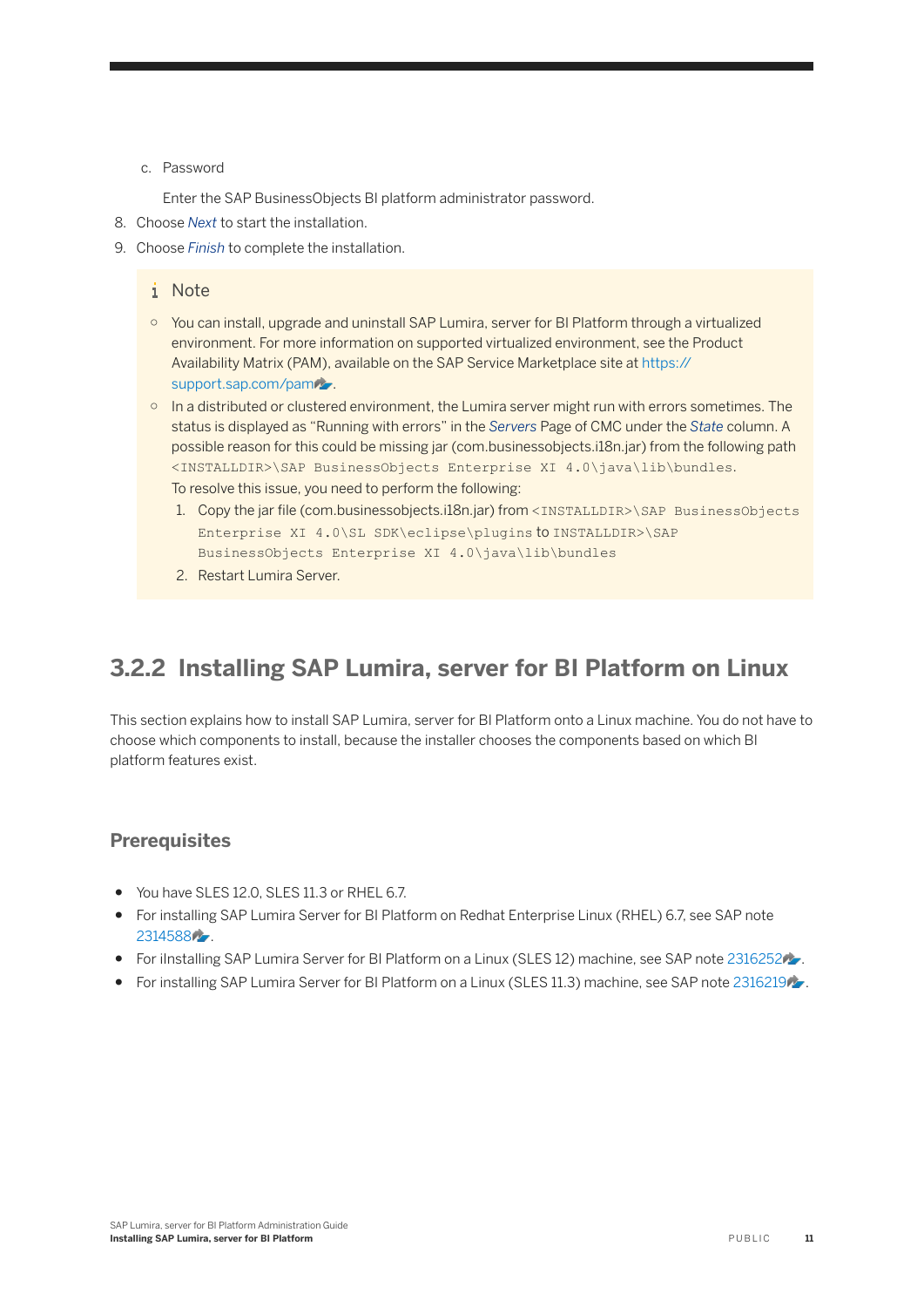### **Context**

To install SAP Lumira server for BI Platform to Linux:

### **Procedure**

1. Download SAP Lumira, server for BI Platform from SAP Service Marketplace.

#### i Note

For the complete list of supported operating systems, databases, web browsers, SAP Lumira versions, and hardware-related information, see the Product Availability Matrix (PAM), available on the SAP Service Marketplace site at [https://support.sap.com/pam](http://help.sap.com/disclaimer?site=https%3A%2F%2Fsupport.sap.com%2Fpam) ...

- 2. Run the installation program setup.sh.
- 3. On the *Configure Destination Folder* screen, enter the directory where SAP BusinessObjects BI Platform is installed. Press Enter.

### i Note

This product must be installed to the BI platform installation directory (the directory containing modifyOrRemovePrograms.sh ).

4. On the *Check Prerequisites* screen, review the results and decide if you want to continue the installation.

You require administrator rights to perform the installation. If the installer detects that certain installation pre-requisites are missing, a dialog box appears with a list of missing components. Choose each item in the list for a description of the action required in order to meet the requirement. You have to resolve the prerequisite issues before continuing with the installation.

- 5. On the *License Agreement* screen, review the agreement, select *I accept the License Agreement*, and press **Enter**
- 6. Enter your CMS logon credentials:
	- a. *CMS Name*
	- b. *Port number*
	- c. *User Name.*
	- d. *Password*
- 7. On the *Start Installation* screen, select Enter to start the installation.

The SAP Lumira, server for BI Platform is installed.

#### i Note

○ In a distributed or clustered environment, the Lumira server might run with errors sometimes. The status is displayed as "Running with errors" in the *Servers* Page of CMC under the *State* column. A possible reason for this could be missing jar (com.businessobjects.i18n.jar) from the following path <INSTALLDIR>\SAP BusinessObjects Enterprise XI 4.0\java\lib\bundles. To resolve this issue, you need to perform the following: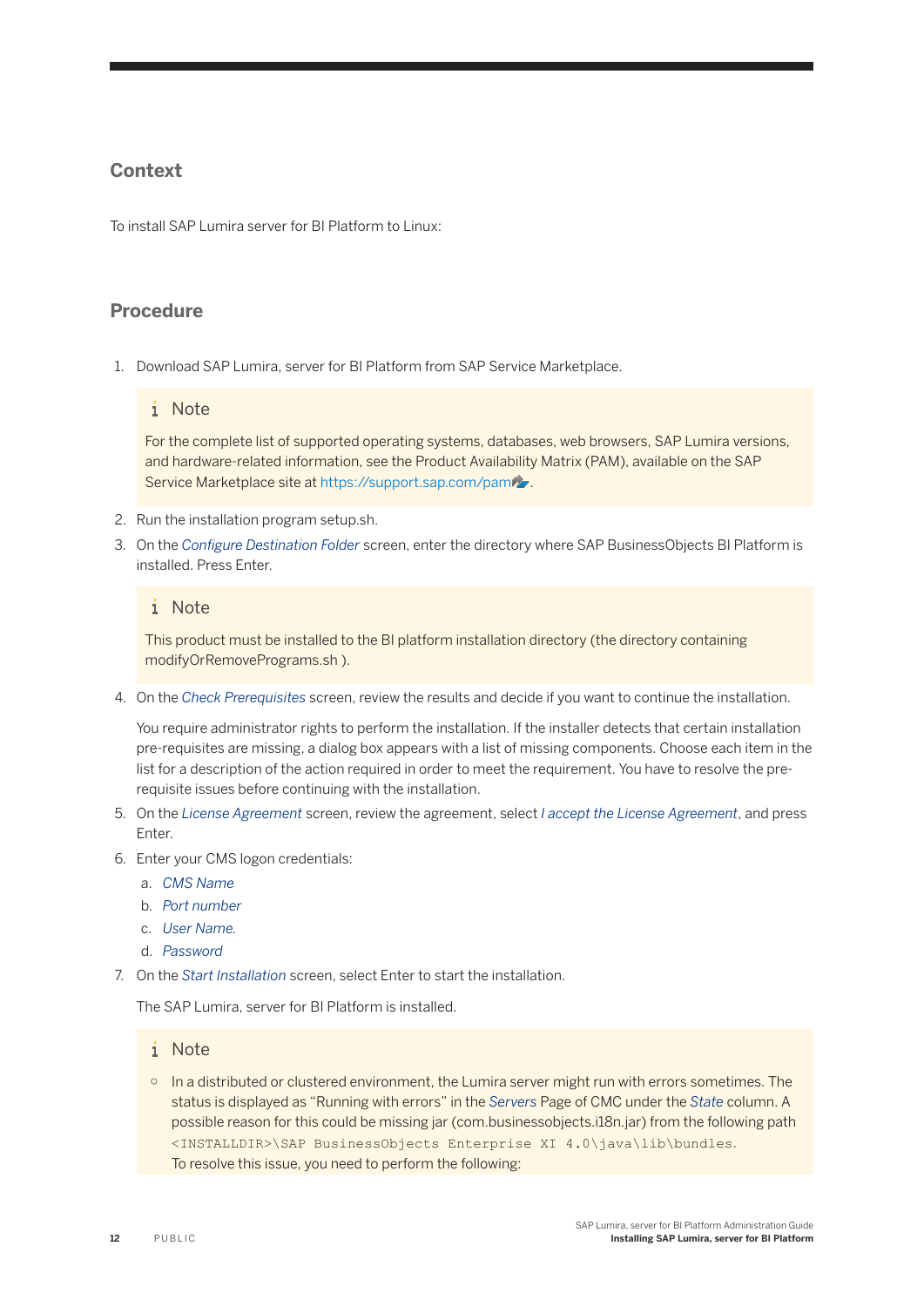- <span id="page-12-0"></span>1. Copy the jar file (com.businessobjects.i18n.jar) from <INSTALLDIR>\SAP BusinessObjects Enterprise XI 4.0\SL SDK\eclipse\plugins to INSTALLDIR>\SAP BusinessObjects Enterprise XI 4.0\java\lib\bundles
- 2. Restart Lumira Server.

## **3.2.3 Deploying to a web application server other than Tomcat**

If your BI platform deployment uses the default Tomcat web application server, the SAP Lumira, server for BI Platform automatically redeploys the web applications, and you do not need to take any further action. If your deployment uses a different web application server, you have to redeploy the BOE web applications manually using WDeploy. SAP Lumira is supported on the web application servers such as Web Sphere, Web Logic and SAP NetWeaver. For more information on the version details, see the Product Availability Matrix (PAM), available on the SAP Service Marketplace site at [https://support.sap.com/pam](http://help.sap.com/disclaimer?site=https%3A%2F%2Fsupport.sap.com%2Fpam)e

For more information, see the Web Application Deployment Guide for Linux or Web Application Deployment Guide for Windows at<http://help.sap.com/bobip41#section>

## **3.2.4 Deploying SAP Lumira Server for BI Platform on Non Windows Platform**

You have to use SAP Lumira, server for BI platform on Unix(Solaris and AIX) platform, by performing heterogeneous deployment.

### **Context**

Installation of SAP Lumira, Server for BI Platform consists of the following components:

- Lumira Server: Supported on Unix with Suse12 environment and Windows.
- Lumira Scheduling Service: Supported on Unix with Suse12 environment and Windows.
- Lumira Web Application: Supported on either one of the application servers such as Tomcat,WACS,Websphere,Weblogic, and NetWeaver on any OS supported by the BI Platform.
- Lumira Restful Web Service: Supported on WACS deployed on Windows.

For more information on the supported components, see [Distributed Deployment Scenarios \[page 8\]](#page-7-0).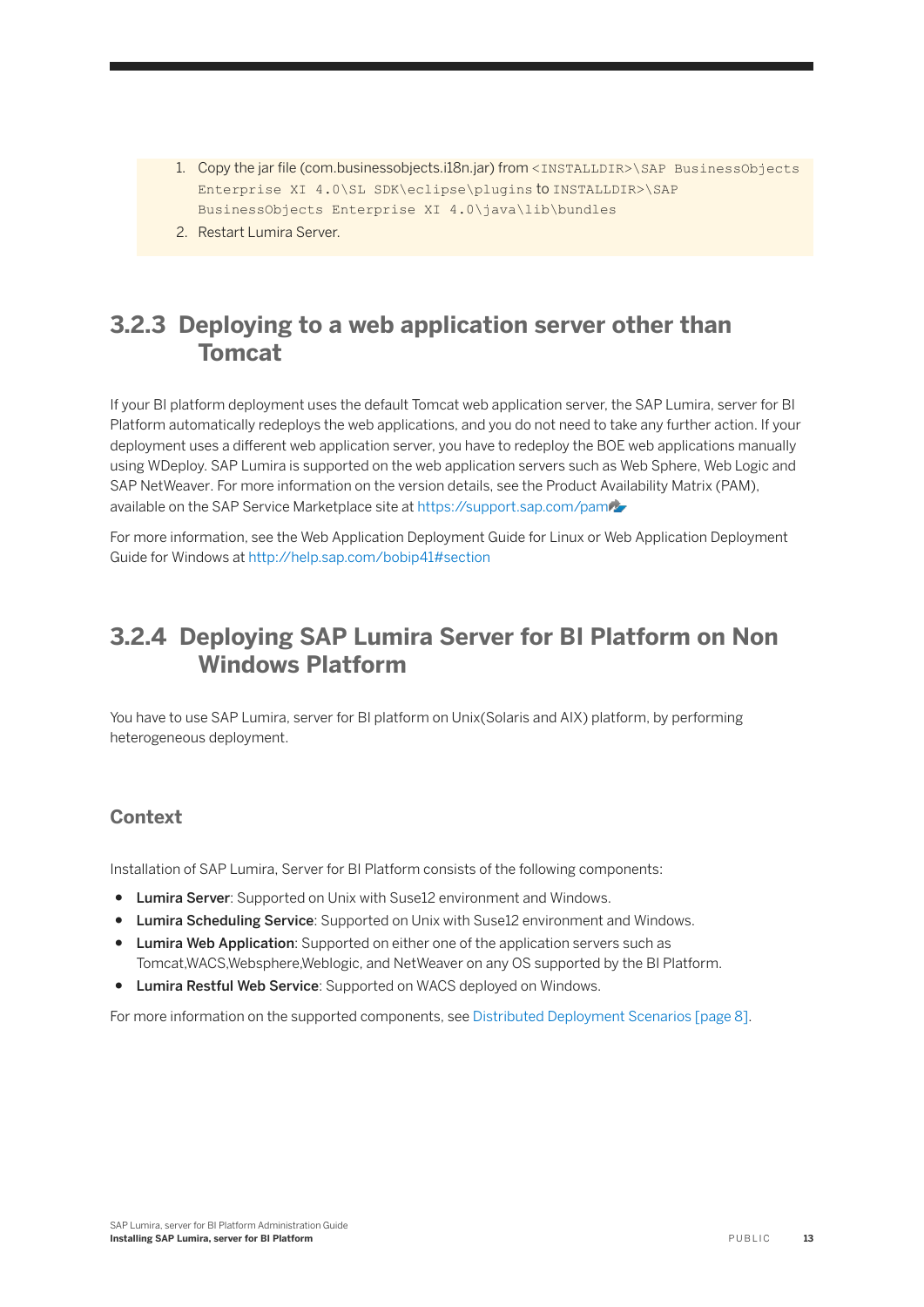

SAP Business Objects BI Platform (BI 4.1 SP03+)

To run the Lumira applications on Unix(Solaris and AIX) Platform, perform the following activities:

### **Procedure**

- 1. Perform the custom installation of SAP BusinessObjects BI platform on windows, with the following components:
	- APS
	- AJS
	- WACS
	- Web Tier

#### i Note

*On the Existing CMS Deployment Information* page, enter the connection information for CMS Details running on Unix, including the Administrator password.

For more information on custom installation, see *Business Intelligence Platform Installation Guide for Window or Linux* in the SAP Help Portal.

2. Install SAP Lumira, server for BI Platform.

### i Note

Once you have installed SAP Lumira, server for BI Platform, you need to stop all the BI platform servers except the Lumira server.

For more information on installing SAP Lumira, server for BI Platform, see [Installing SAP Lumira, server for](#page-9-0) [BI Platform on Windows \[page 10\].](#page-9-0)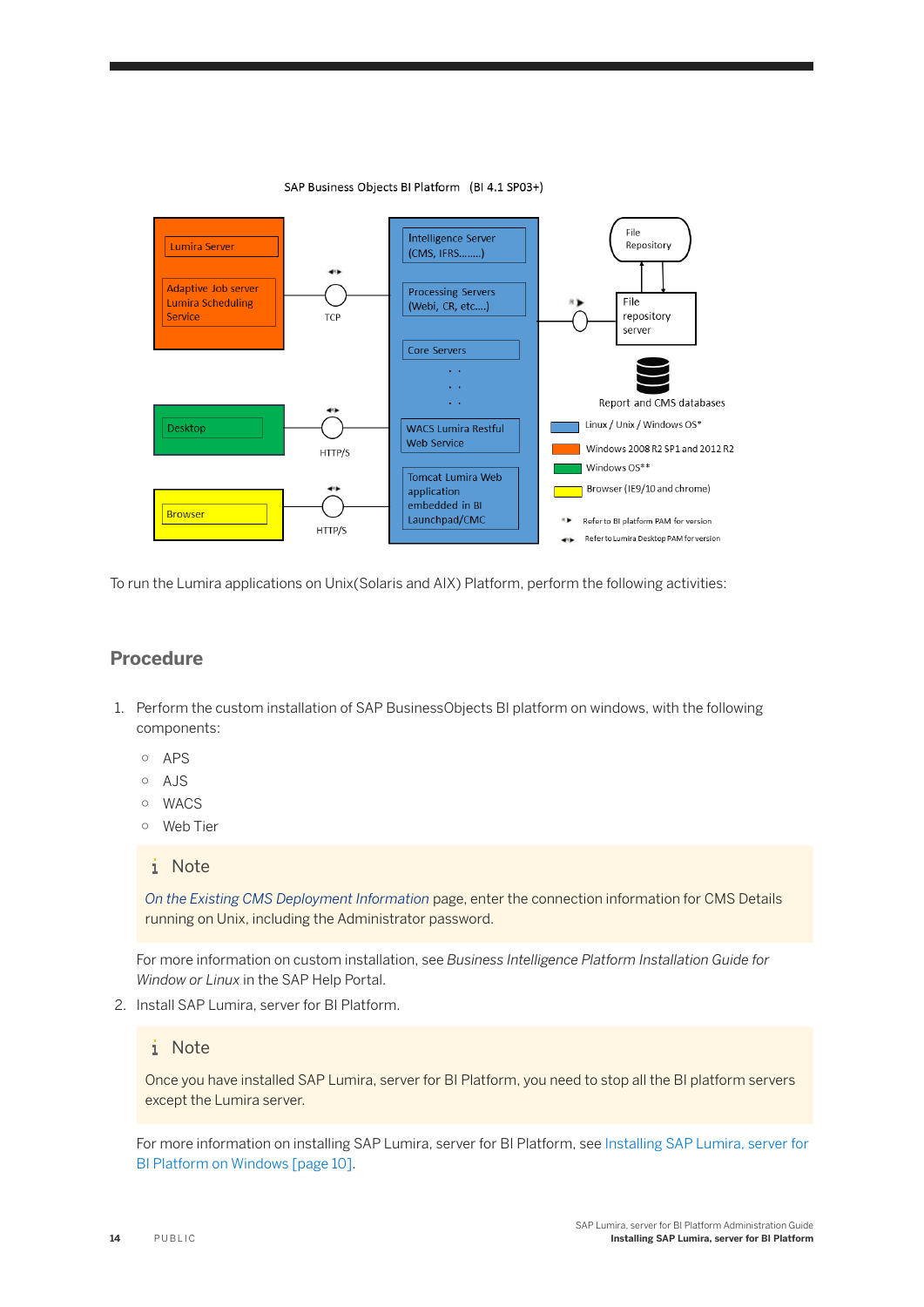- <span id="page-14-0"></span>3. Copy the BOE folder from [Instal\_Dir]\SAP BusinessObjects\SAP BusinessObjects Enterprise XI 4.0\warfiles\webapps\BOE on Windows machine to [Instal\_Dir]/sap\_bobj/ enterprise\_xi40/warfiles/webapps/BOE on Unix machine.
- 4. Copy the following restful web service files from [Instal\_Dir]\SAP\_BusinessObjects\SAP BusinessObjects Enterprise XI 4.0\java\pjs\services\RestWebService\lib on Windows machine to [Instal\_Dir]/sap\_bobj/enterprise\_xi40/java/pjs/services/ RestWebService/lib on Unix machine.
	- com.sap.biprws.plugin.teamserver\_en.jar
	- com.sap.biprws.plugin.teamserver.jar
	- com.businessobjects.plugins.lumsplugins.jar
	- TeamServerProxyClient.jar
- 5. Run WDeploy to deploy the WARFILES.

The default location for the war is <BOE Install Folder>\SAP BusinessObjects\SAP BusinessObjects Enterprise XI 4.0\wdeploy\workdir\tomcat7\application.

6. Restart Tomcat and WACS on Unix machine.

You can now work with SAP Lumira, server for BI Platform on Unix platform.

## **3.2.5 Modifying SAP Lumira, server for BI Platform**

The SAP Lumira, server for BI Platform uninstallation program provides the capability to add or remove components. To change the installed components, you have to modify and re-install the SAP Lumira, server for BI Platform.

### **Procedure**

- 1. Choose **Start** *Control Panel Programs and Features* .
- 2. Locate *SAP Lumira, server for BI Platform 1.31*.
- 3. Right-click *SAP Lumira, server for BI Platform 1.31*, and choose *Uninstall*.
- 4. In the *Application Maintenance* page, select *Modify*.
- 5. Choose *Next*.
- 6. Enter your CMS logon credentials:
	- a. *CMS Name*
	- b. *Port Number*
	- c. *User Name*
	- d. *Password*
- 7. Choose *Next* to uninstall SAP Lumira, server for BI Platform 1.31.
- 8. After the modification process is complete, choose *Finish*.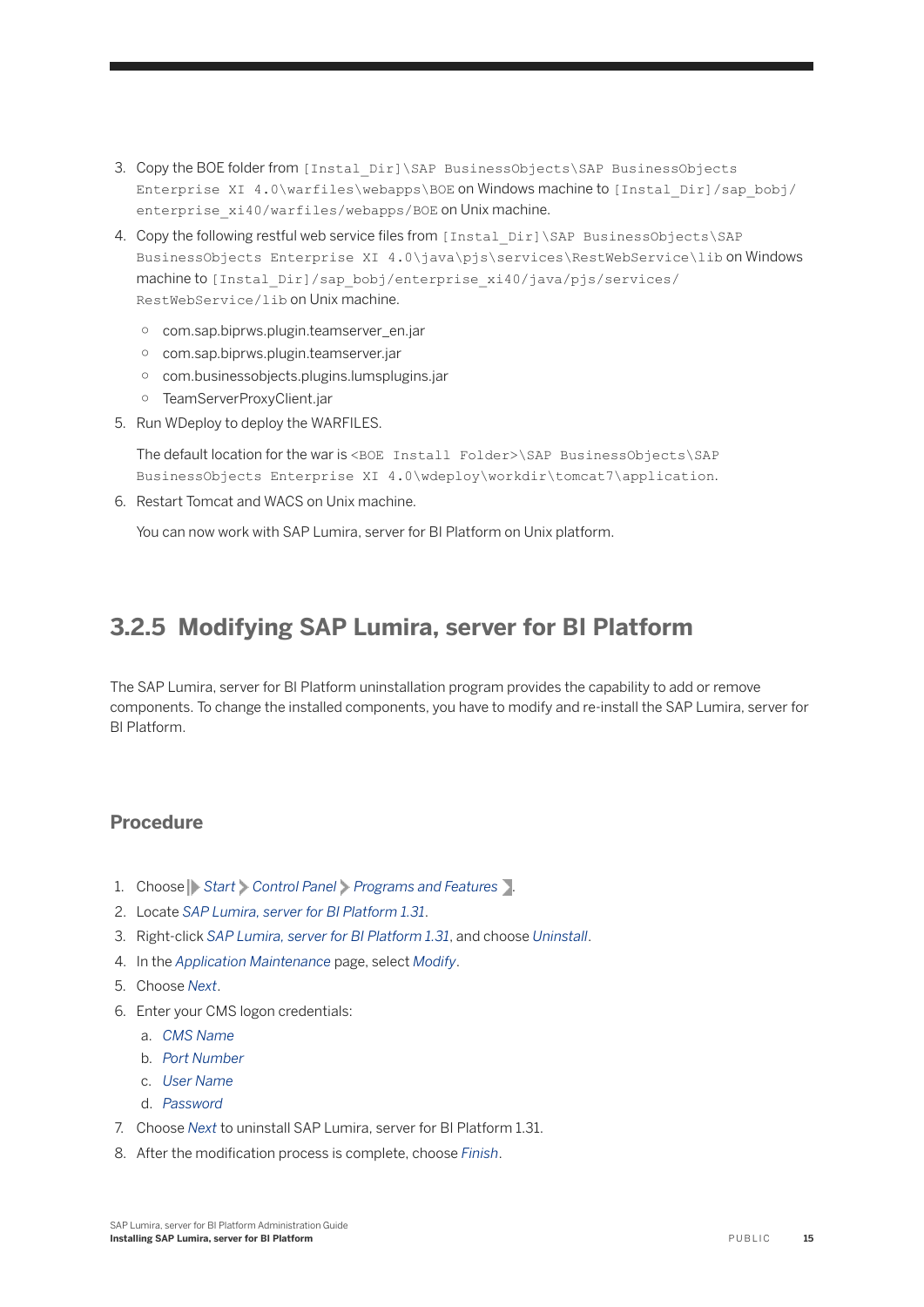## <span id="page-15-0"></span>**3.2.6 Repairing SAP Lumira, server for BI Platform**

## **Context**

This procedure describes how to Repair SAP Lumira, server for BI Platform from your machine.

### **Procedure**

- 1. Choose **Start** *Control Panel Programs and Features* .
- 2. Locate *SAP Lumira, server for BI Platform 1.31*.
- 3. Right-click *SAP Lumira, server for BI Platform 1.31*, and choose *Uninstall*.
- 4. In the *Application Maintenance* page, select *Repair*.
- 5. Choose *Next*.
- 6. Enter your CMS logon credentials:
	- a. *CMS Name*
	- b. *Port Number*
	- c. *User Name*
	- d. *Password*
- 7. Choose *Next* to uninstall SAP Lumira, server for BI Platform 1.31.
- 8. After the repair process is complete, choose *Finish*.

## **3.2.7 Updating to higher version of SAP Lumira, server for BI Platform**

When you update your version of SAP Lumira, server for BI Platform, you must make sure that the SAP BusinessObjects BI platform version is compatible with your current version of SAP Lumira, server for BI platform.

### **Context**

SAP Lumira, server for BI Platform supports the following installation set-ups:

- Full installation: If you are installing the product for the first time.
- Update installation: If you are updating to a higher version.

#### i Note

SAP Lumira, server for BI platform 1.31 and above versions are only compatible with SAP BusinessObjects BI Platform 4.1 SP4 and above and SAP BusinessObjects BI Platform 4.2.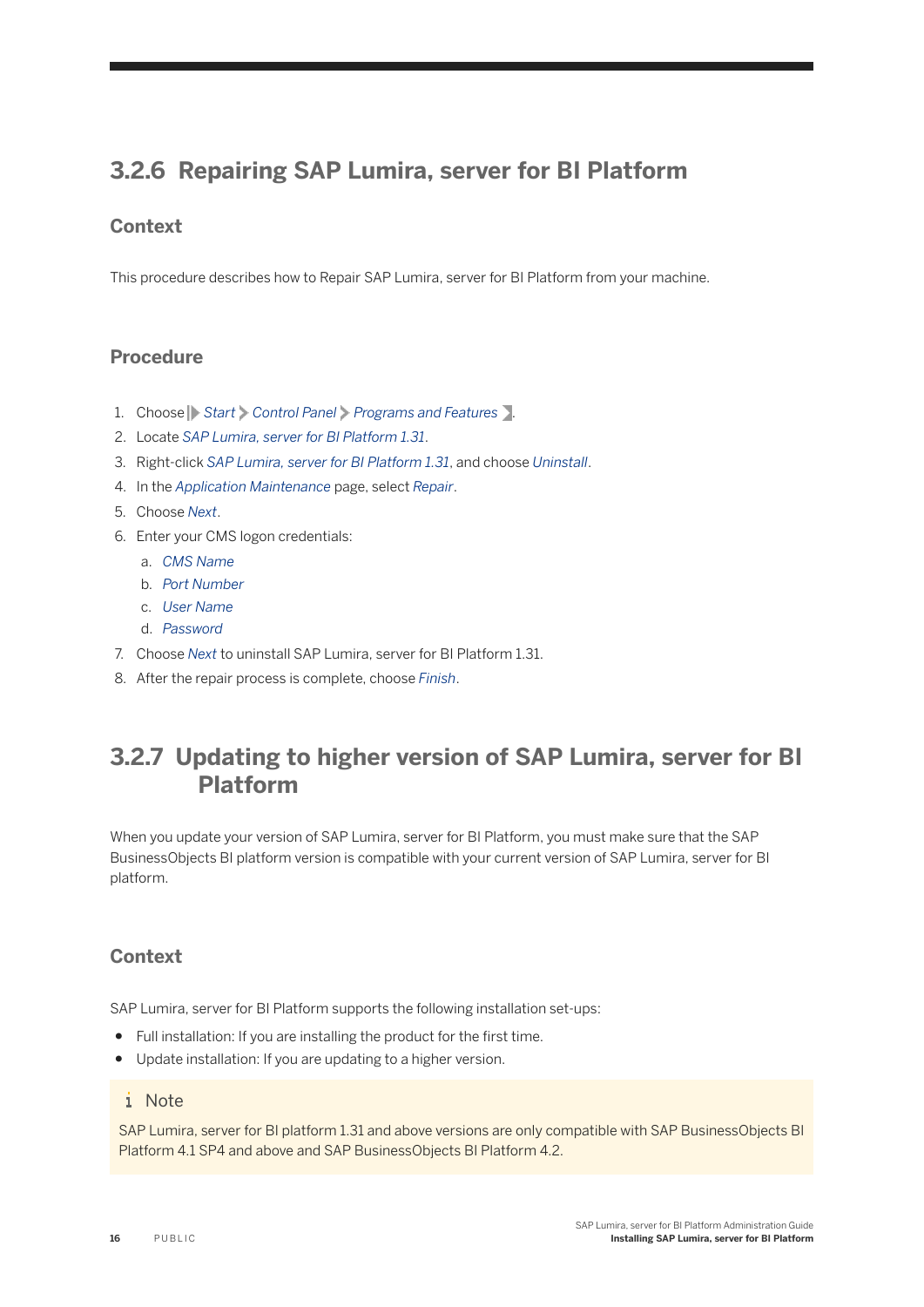The following procedure describes how to update to higher versions of SAP Lumira, server for BI Platform:

### **Procedure**

1. Right-click on the setup.exe file and choose *Run as administrator*.

The License Agreement page appears.

- 2. Review the license agreement, and select *I accept the License Agreement*.
- 3. Choose *Next*.
- 4. Enter the administrator password for the existing deployment.
- 5. Choose *Next*.
- 6. Choose *Finish* to complete the installation.

#### i Note

To achieve compression for mimetype "application/javascript", you need to add the following parameter in server.xml file of tomcat server:

<sup>"</sup>≡ Sample Code

```
<Connector port="8080" protocol="HTTP/1.1" connectionTimeout="20000" 
redirectPort="8443" compression="on" URIEncoding="UTF-8" 
compressionMinSize="2048"
noCompressionUserAgents="gozilla, traviata" compressableMimeType="text/
html,text/xml,text/plain,text/css,
text/javascript,application/javascript,text/json,application/json" />
```
In full build, the parameter is updated automatically. However, in patch build, you need to enter the parameter manually.

## **3.2.7.1 Managing Mobile Support for SAP Lumira, server for BI Platform**

### **Context**

While installing SAP Lumira, server for BI Platform, you must check the Mobile Web Application option in the feature tree to install SAP Lumira, on Mobile.

#### i Note

SAP Lumira, server for BI Platform 1.31 is supported from SAP BusinessObjects BI Platform 4.1 SP04 onwards and SAP BusinessObjects BI Platform 4.2 .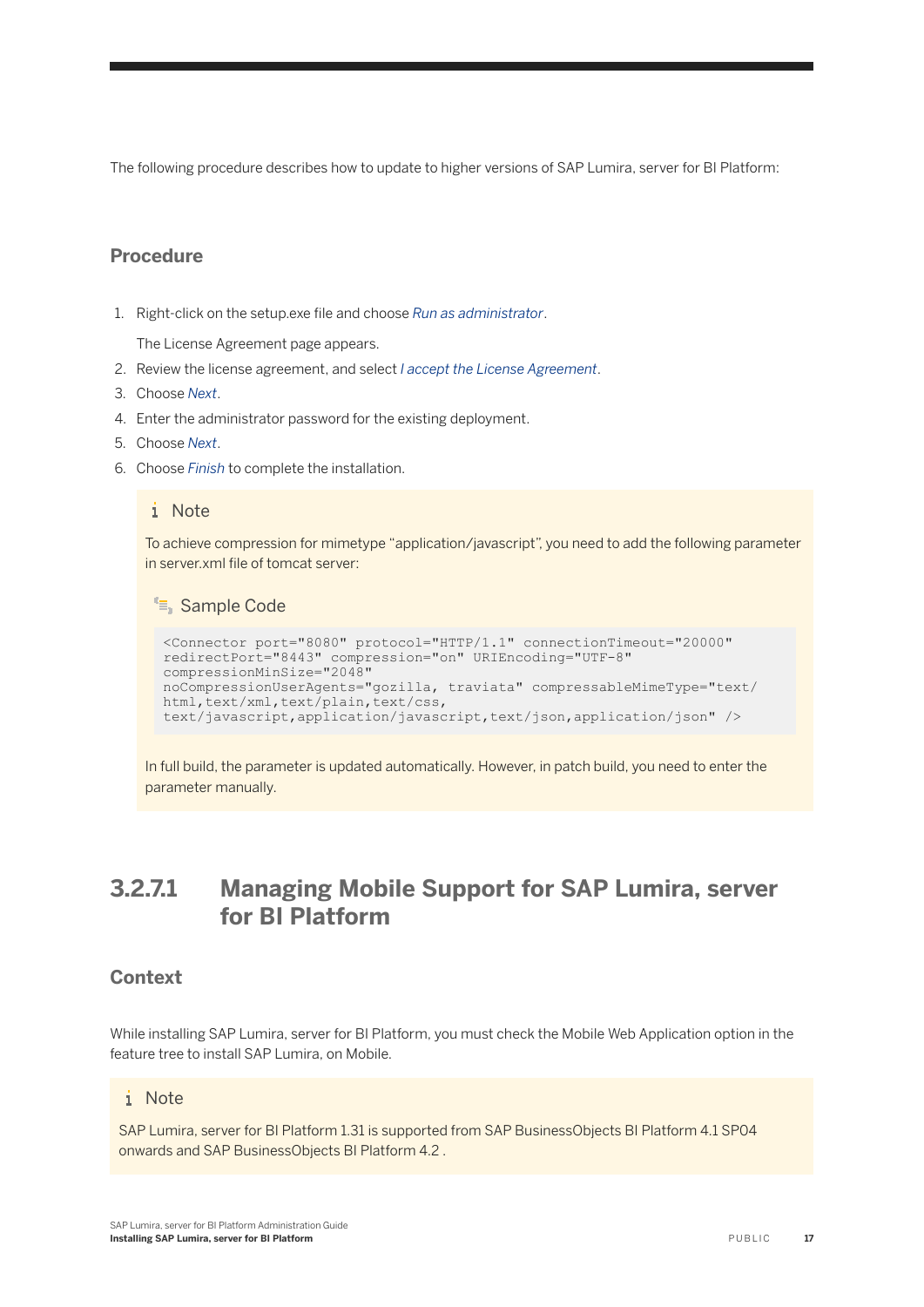If you are updating from version 1.25 or above to 1.31 of SAP Lumira, server for BI Platform,you should execute the following procedure:

### **Procedure**

- 1. Choose **Start** *Control Panel Programs and Features* .
- 2. Right-click on the base version of *SAP Lumira, server for BI Platform* and choose *Uninstall/Change*.
- 3. In the *Application Maintenance* window, select *Modify*.
- 4. Choose *Next*.
- 5. In *Select Features* window, select *Mobile Web Applications* to install.
- 6. choose *Next*.

For more information, see SAP BusinessObjects Mobile Guide at[http://help.sap.com/bomobileios?](http://help.sap.com/bomobileios?current=bomobilebi) [current=bomobilebi.](http://help.sap.com/bomobileios?current=bomobilebi)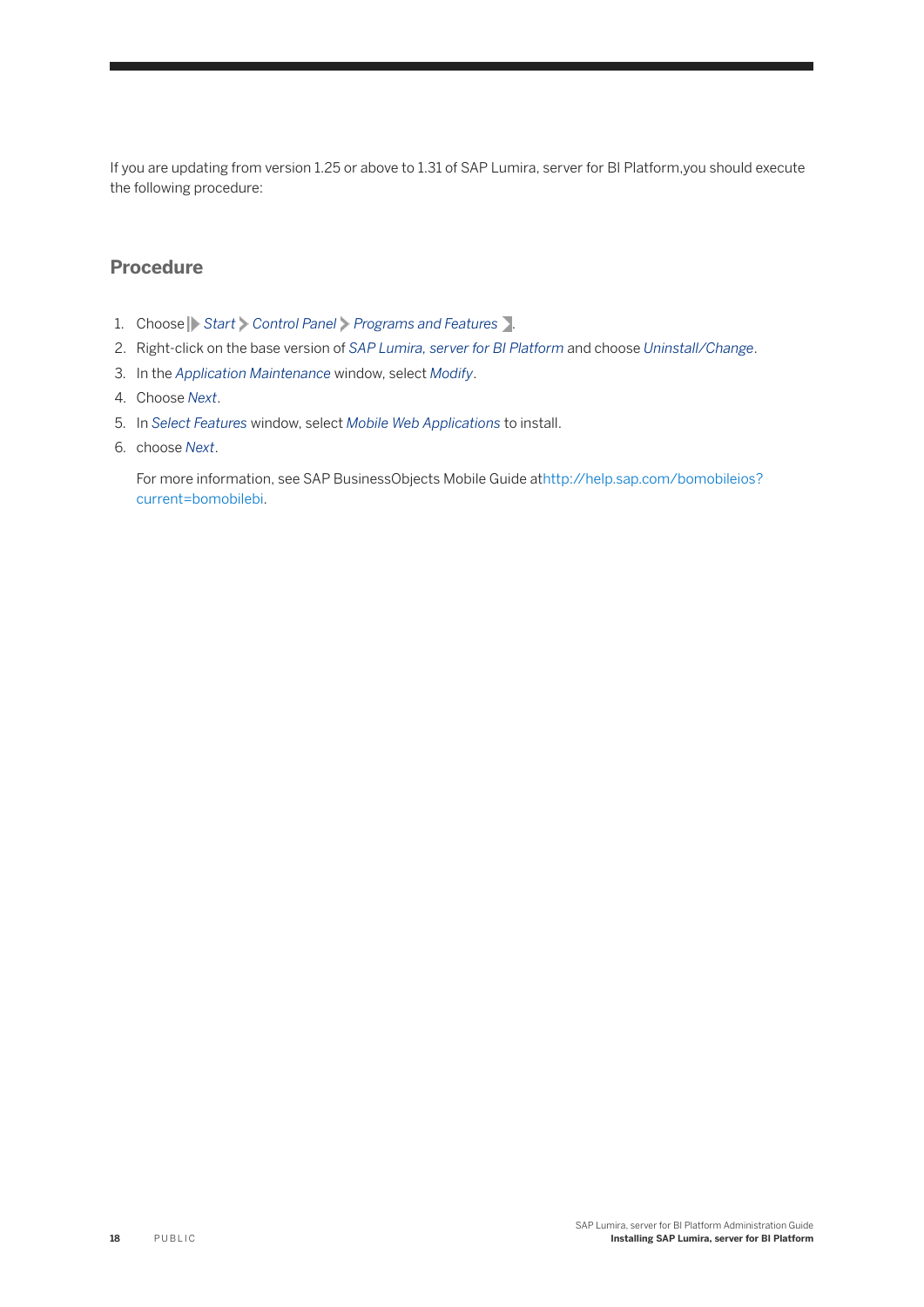# <span id="page-18-0"></span>**4 Administering SAP Lumira, server for BI Platform**

## **4.1 User Management**

## **4.1.1 Managing Users and Groups**

User accounts are managed and stored in the Central Management Server (CMS). The administration console you use to manage the user profiles is the Central Management Console (CMC). For information on creating users and groups, and assigning rights see the Business Intelligence Platform Administrator Guide 4.1 available at: <http://help.sap.com/>.

## **4.1.2 Setting User Rights**

Rights are the base units for controlling user access to the objects, users, applications, servers, and other features in Business Objects Enterprise. They play an important role in securing the system by specifying the individual actions that users can perform on objects.

- Like any other document objects on the SAP BusinessObjectsBI Platform, you can set the rights for users/ user groups at a folder level or for document object in SAP Lumira, server for BI Platform. Following are the general rights for Lumira document object:
	- View Document
	- View Instance
	- Edit
	- Schedule
	- Following are the specific rights for Lumira document object:
	- Refresh

For information on setting user rights, refer to the Business Intelligence Platform Administrator Guide 4.1 available on the SAP Business Objects tab at: http:[http://help.sap.com.](http://help.sap.com)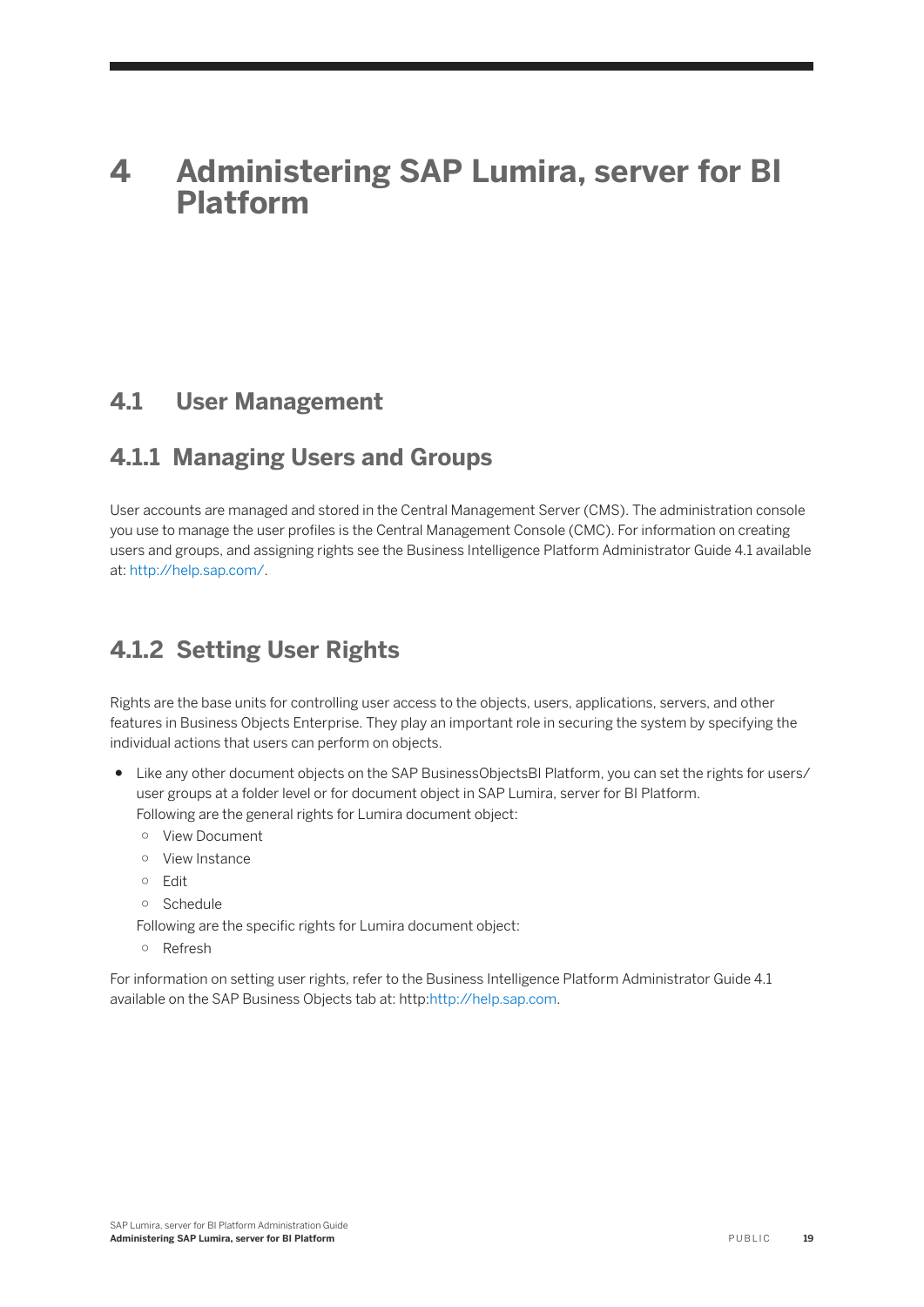## <span id="page-19-0"></span>**4.2 Configuring Drivers**

### **Context**

If you have configured certain drivers in your system, only then you can refresh the Lumira documents.So,make sure you have configured the drivers before you can refresh any Lumira documents.

### **Procedure**

- 1. Navigate to *Driver Program Files (x86) SAP BusinessObjects SAP BusinessObjects Enterprise XI 4.0 dataAccess connectionServer jdbc drivers* .
- 2. If it is an oracle 11 data source, then perform the following:
	- a. Create an oracle11 folder under the drivers folder.
	- b. Place the ojdbc6.jar file in the oracle11 folder.
- 3. If it is JDBC data source, then perform the following:
	- a. Create a JDBC folder under the drivers folder.
	- b. Place the ojdbc6.jar file in the folder .
- 4. If it is sqlsrv data source, then perform the following:
	- a. Create a sqlsrv folder under the drivers folder.
	- b. Place the sqljdbc41.jar file in the sqlsrv directory.

#### i Note

You can also create MSSQL version specific folders like, sqlsrv2008 or sqlsrv2012 and place the sqljdbc4.jar file in it.

- 5. If it is a SQLAnywhere 16 data source, then perform the following:
	- a. Create a SQLAnywhere 16 folder under the drivers folder.
	- b. Place the jconn4.jar file in the SQLAnywhere 16 folder.
- 6. Navigate to Server list area of CMC.
- 7. Restart SIA from Central Configuration Manager.

You can now refresh the document.

## **4.3 Configuring Auditing Events**

#### **Prerequisites**

You know how to configure auditing database, select actions to audit, and to create custom audit report for SAP BusinessObjects BI platform.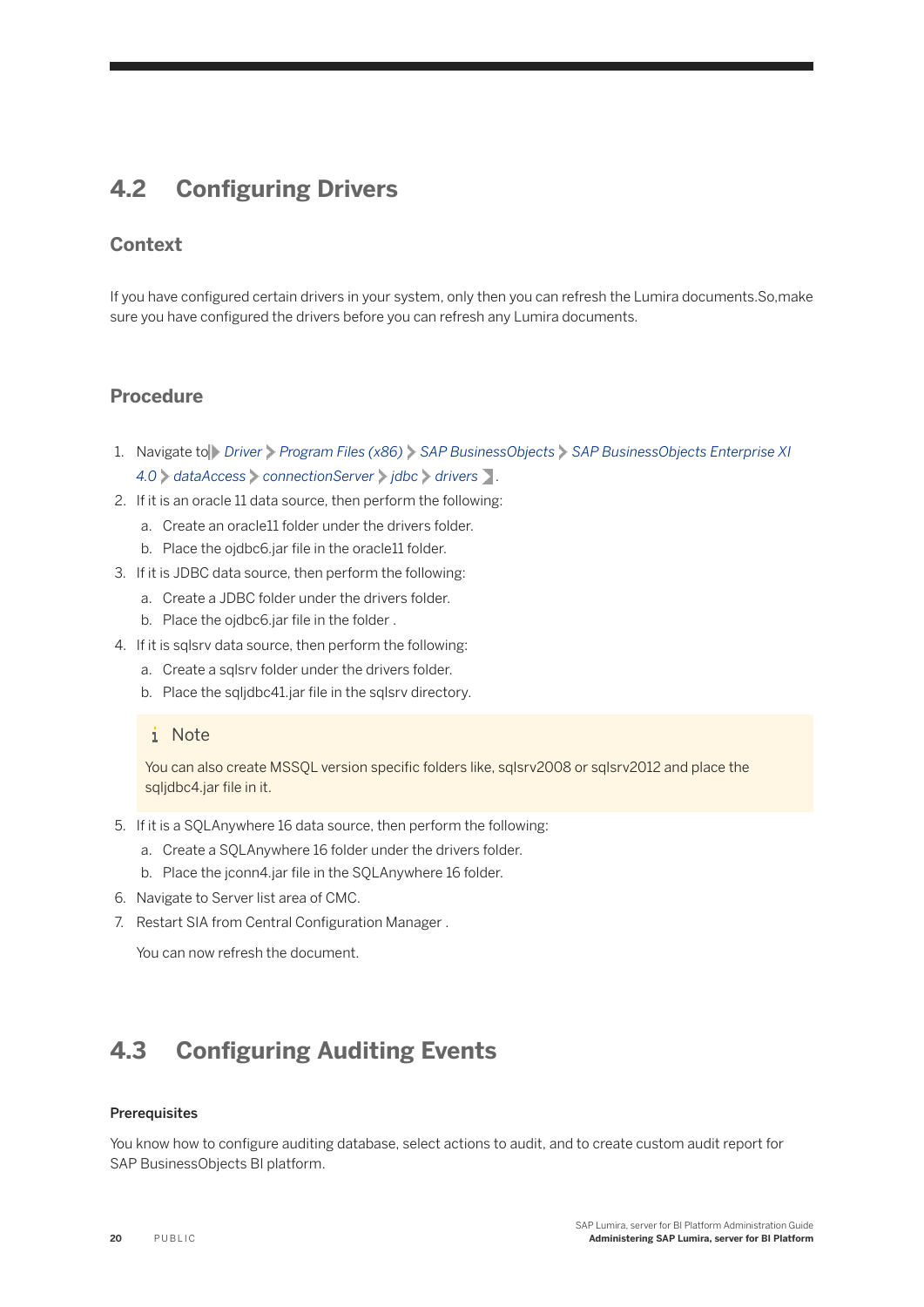Auditing allows you to keep a record of significant events triggered on SAP Lumira, server for BI platform. The CMC Auditing page can be used to activate auditing and select which events will be audited across your entire system. If you are not interested in certain events or event details, you can leave them unselected to gain additional system performance.

SAP Lumira, server for BI Platform is an add-on for SAP BusinessObjects BI platform; therefore the same auditing process is applicable. So, for more information on auditing, see *SAP Business Intelligence Business platform Administrator Guide*.

Table 1:

| Application                       | <b>CUID</b>             |
|-----------------------------------|-------------------------|
| SAP Lumira Desktop                | Afplfc.1z8Vlrxj3xgxr9A0 |
| SAP BI Launch pad                 | Af9fX5We.TVJu_6eVgnxufQ |
| SAP BI Central Management Console | Af6SXD8cxq5Pu77TaMS_eiw |
| SAP Mobile BI                     | ASF9FYol7kRAuW.u1ikmU20 |
| Open Document                     | AZXgyG8_ue9OtYITUhGG.wg |

#### Events that you can audit:

Table 2:

| <b>Events</b>           | <b>Event ID</b> | Description                                                                                                                                        |
|-------------------------|-----------------|----------------------------------------------------------------------------------------------------------------------------------------------------|
| Document created        | 1005            | User creates a document.                                                                                                                           |
| Document deleted        | 1006            | User deletes a document.                                                                                                                           |
| Document scheduled      | 1011            | A job has been successfully scheduled.                                                                                                             |
| Document edited         | 1010            | User enters Edit document mode for an<br>existing Lumira document.                                                                                 |
| Document refreshed      | 1003            | User manually refreshes a Lumira<br>document, or opens a Lumira docu-<br>ment that is set to "refresh on open", or<br>schedules a Lumira document. |
| Document saved(save As) | 1008            | User saves an existing Lumira docu-<br>ment.                                                                                                       |
| Document modified       | 1007            | User modifies a property of an object.                                                                                                             |
| User login              | 1014            | User logs into the system.                                                                                                                         |
| User Log out            | 1015            | Users logs out of the system.                                                                                                                      |
| Document viewed         | 1002            | User views a document.                                                                                                                             |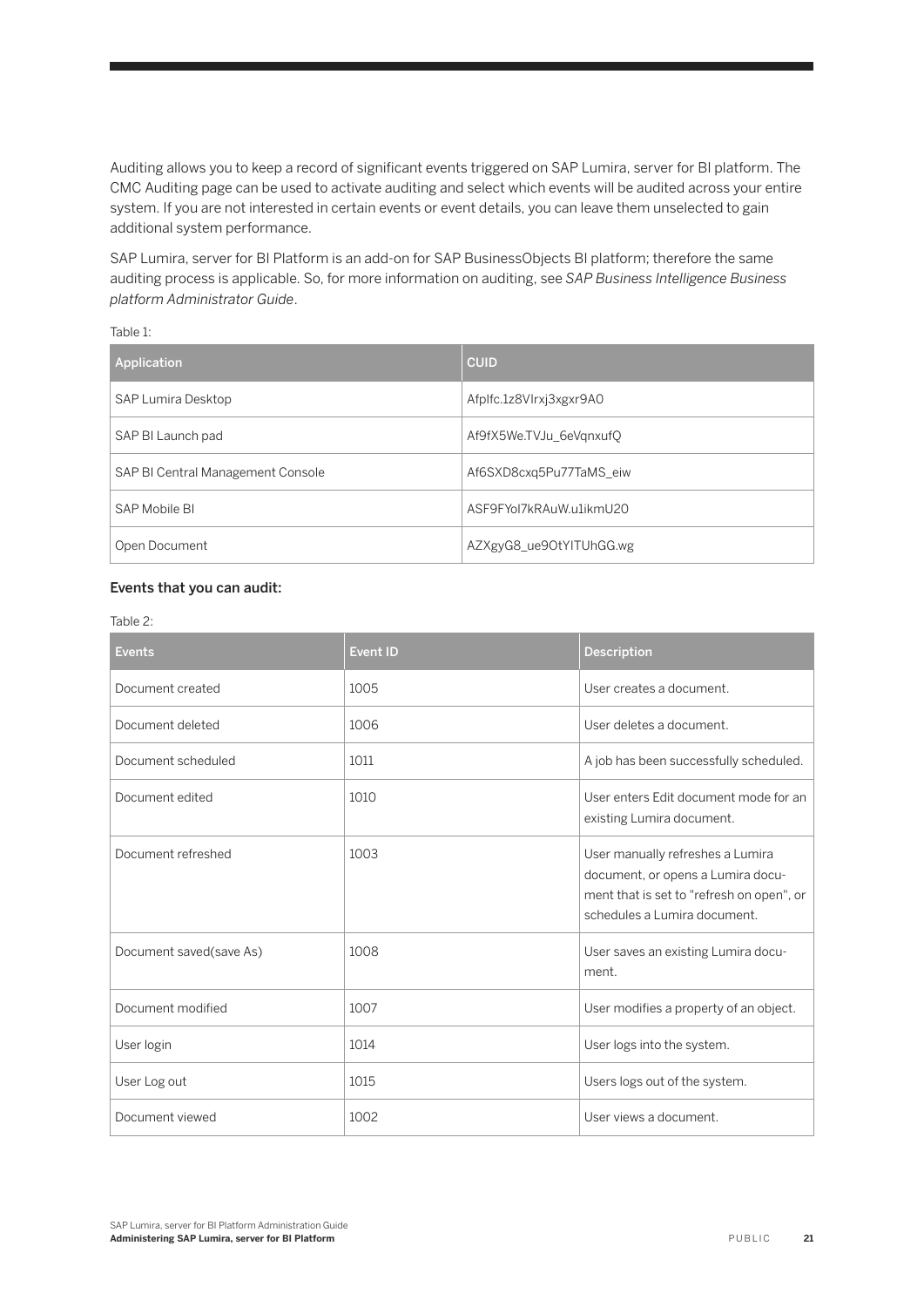<span id="page-21-0"></span>

| <b>Events</b>    | Event ID | Description                                       |
|------------------|----------|---------------------------------------------------|
| Document Sent to | 1012     | User sends a document to required<br>destination. |

While reporting, if you want to pull specific events when the client application is audited, then provide the CUID number of the respective application.

#### Procedure

- 1. Launch CMC.
- 2. In the *Central Management Console*, select the *Auditing* tab. The Auditing page appears.
- 3. Set the *Set Events* slider to the desired level.
- 4. Click *Save*.

## **4.4 Configuring Active Directory (AD)**

### **Context**

You need to configure AD for WACS because, publishing the document from Lumira desktop to Lumira, server for BI Platform is done using REST web services deployed on WACS. So, for Lumira Desktop to authenticate the AD users, it needs krb5.ini and bscLogin.conf configuration paths.

When you have deployed SAP BusinessObjects BI platform on tomcat, and installed SAP Lumira, server for BI Platform, then you need to configure the following paths:

- krb5.ini file
- bscLogin.conf file

To configure the above paths, perform the following steps :

### **Procedure**

- 1. Log on to *CMC*.
- 2. Navigate to the *Servers* tab.
- 3. In Servers List, right click on *WACS* and choose *Properties*.
- 4. In the *Active Directory Configuration Settings* pane, specify the krb5.ini and bscLogin.conf file.
- 5. Choose *Save* to reflect your changes.
- 6. Restart WACS.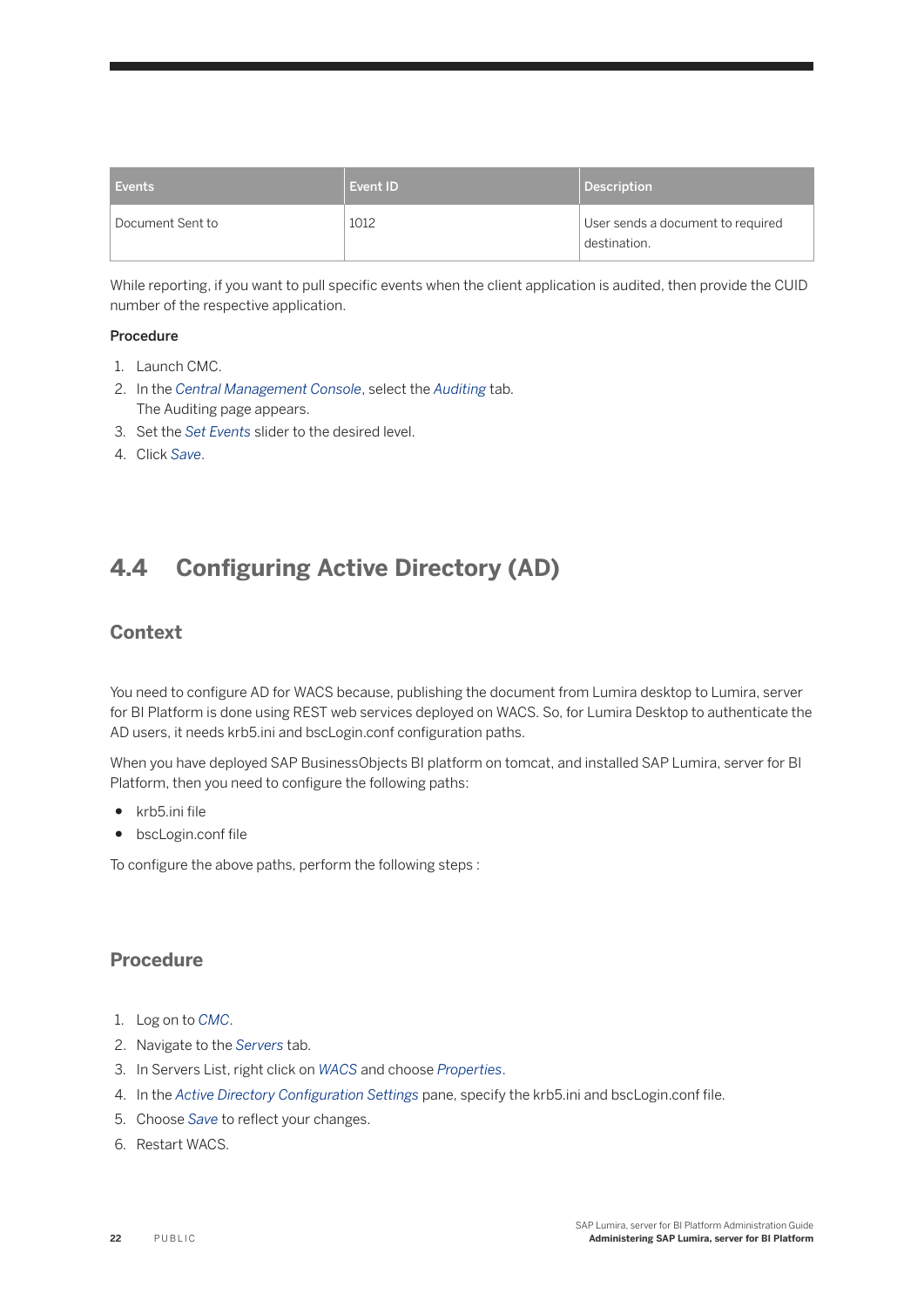### <span id="page-22-0"></span>i Note

If you have deployed the SAP BusinessObjects BI Platform on WACS, then you need not perform the above steps.

## **4.5 Configuring Desktop Governance**

Desktop governance allows BI platform administrators to enforce security and set default values for SAP Lumira.

The following items can be administered:

- The type of data source that a user can import from.
- The type of destination that a user can share to.
- Whether URLs are configurable.
- How updates are handled.

Desktop governance is enabled by creating a configuration file on each user's machine, then defining each user's settings in the BI platform Central Management Console (CMC). SAP Lumira enforces desktop governance by contacting the BI platform at start up and querying for the user's rights and settings.

## **4.5.1 Creating the Desktop Governance Configuration File**

Desktop governance is enabled using a configuration file. If the configuration file does not exist, or if the BI platform cannot be reached, SAP Lumira will default to the user's previous rights and settings. If desktop governance has never been enabled, then user has access to all SAP Lumira features.

To define desktop governance, create a configuration file called LumiraGovernance.properties with the following parameters:

Table 3:

| Parameter                                   | <b>Allowed values</b>                                                | <b>Description</b>                                                                                    |
|---------------------------------------------|----------------------------------------------------------------------|-------------------------------------------------------------------------------------------------------|
| <enable></enable>                           | ٠<br>true<br>false<br>٠                                              | true means desktop governance<br>is enforced.<br>false means desktop gover-<br>nance is not enforced. |
| <adapter.type></adapter.type>               | boe                                                                  | Specifies the system that will be con-<br>tacted to enforce desktop governance.                       |
| <authentication.type></authentication.type> | secEnterprise<br>٠<br>secLDAP<br>٠<br>secWinAD<br>٠<br>secSAPR3<br>٠ | Allowed values for BI platform authenti-<br>cation types.                                             |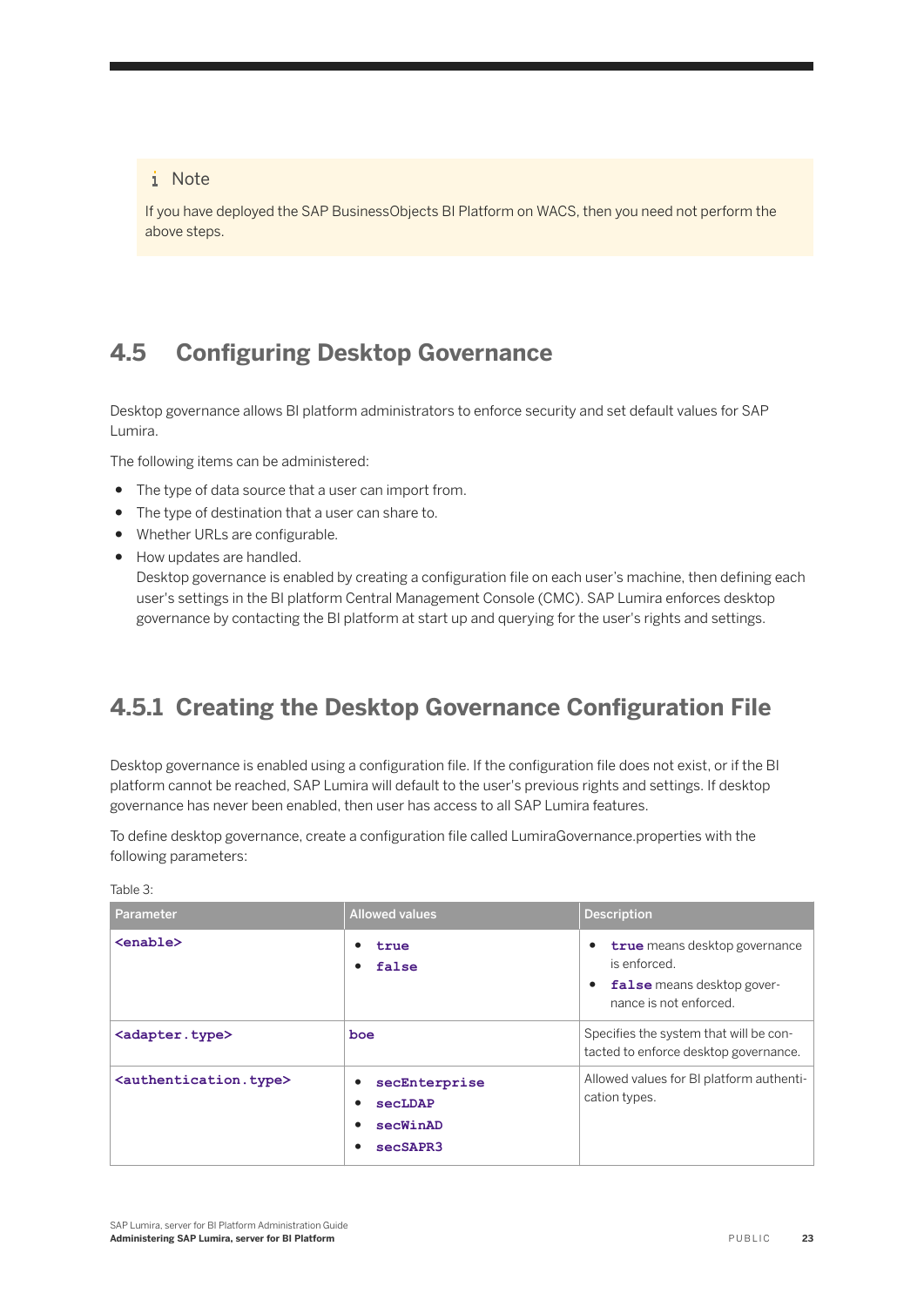| Parameter                  | <b>Allowed values</b>            | <b>Description</b>                                                                                                                                                                                                                                                          |
|----------------------------|----------------------------------|-----------------------------------------------------------------------------------------------------------------------------------------------------------------------------------------------------------------------------------------------------------------------------|
| $<$ rest.url $>$           | The BI platform rest access URL. | see Configuring the Default REST Ac-<br>cess URL [page 26].                                                                                                                                                                                                                 |
| $\langle$ useSSO $\rangle$ | true<br>false                    | If true, SAP Lumira will use Single Sign<br>On to contact the BI platform. If<br>false, the user will be prompted for<br>their BI platform credentials.<br>In order to use SSO, it must be con fig-<br>ured on the user machine's domain and<br>the BI platform deployment. |

#### **Example**

This configuration file defines desktop governance as enabled, authentication as secEnterprise, and SSO as being true. It also defines the rest access URL for the BI platform. (The authentication type is only applicable if SSO is set to **false**, but is shown here as an example).

#### <sup>"</sup>≡ Sample Code

```
enable=true
adapter.type=boe
authentication.type=secEnterprise
rest.url=http://vmboesrvr:6405/biprws
useSSO=true
```
#### Deploy the configuration file

Store the LumiraGovernance.properties configuration file in the following location on the user's machine:

<sup>"</sup>≡, Sample Code C:\Users\<user>\.sapvi

For example,

<sup>"</sup>≡ Sample Code

C:\Users\JDon\.sapvi\LumiraGovernance.properties

SAP Lumira will read this file when it starts up, and if enable is true, will contact the BI platform to read the user's settings.

#### i Note

The administrator may wish to make the configuration file read-only in order to enforce configuration settings.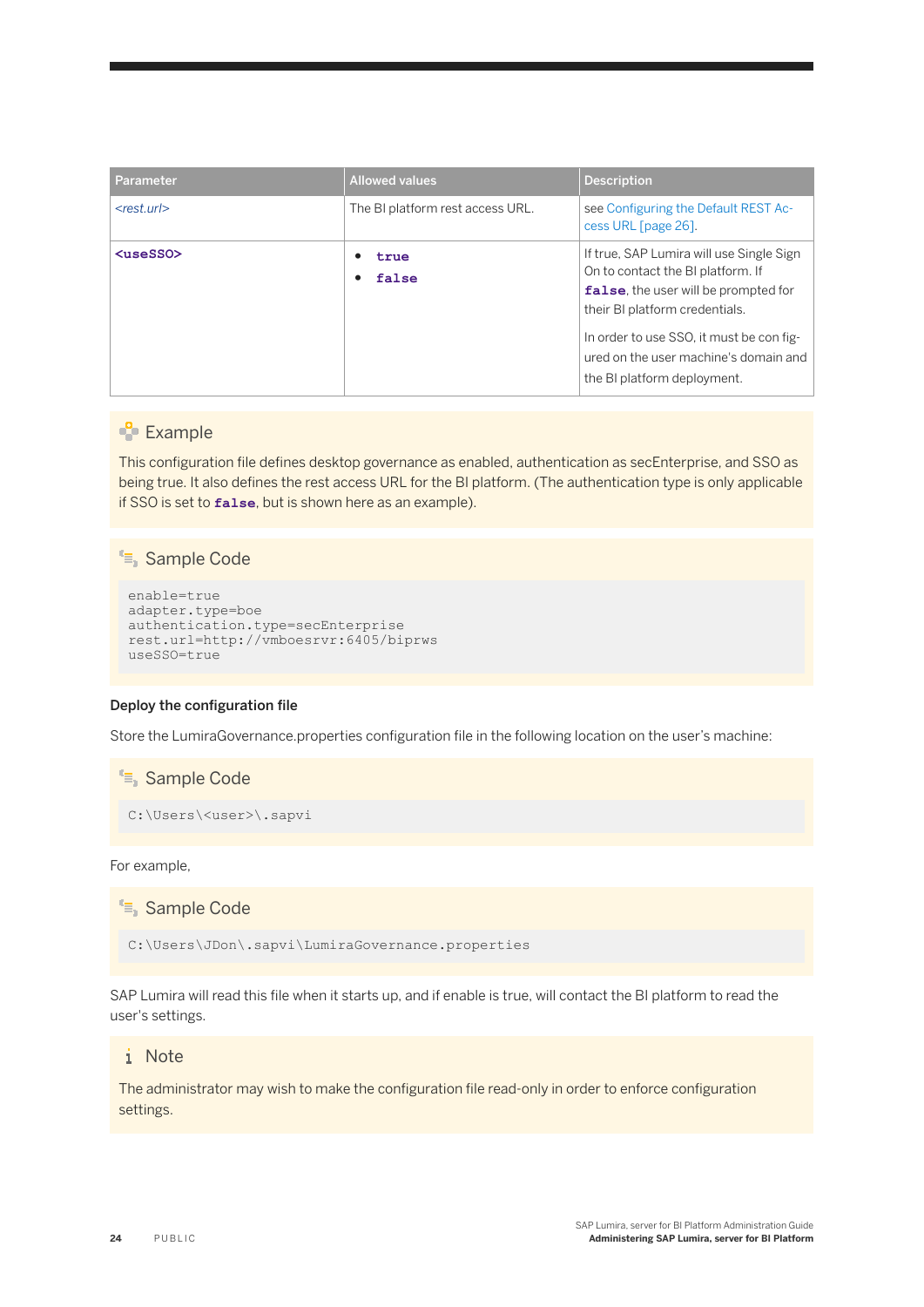## <span id="page-24-0"></span>**4.5.2 Defining SAP Lumira Properties**

You can set default values for SAP Lumira in order to improve user experience, or to enforce system security. Using the Central Management Console (CMC), select **Applications** > SAP Lumira > properties . The following values can be set:

Table 4:

| Value                                           | <b>Description</b>                                                                                                                                                                                                                                                   |
|-------------------------------------------------|----------------------------------------------------------------------------------------------------------------------------------------------------------------------------------------------------------------------------------------------------------------------|
| <allow editing="" of="" url="" user=""></allow> | Users can share content to destinations including SAP Lu-<br>mira Cloud, SAP Lumira Server and SAP BI Server. SAP Lu-<br>mira uses a URL to contact these destinations. By allowing<br>the user to edit the URL, you are allowing them to redefine a<br>destination. |
| $TIME$                                          | The default URL for each destination. Defining a default URL<br>makes it easier for users to access.                                                                                                                                                                 |
| <sap lumira="" updates=""></sap>                | You can turn automatic updates on or off.                                                                                                                                                                                                                            |
| <update server="" url=""></update>              | The default location of the update server.                                                                                                                                                                                                                           |

## **4.5.3 Defining Access to SAP Lumira Features**

### **Context**

SAP Lumira users can acquire data from different data sources such as xslx files or SAP BW. Users can also share content to different destinations, such as SAP Lumira Server or the BI Platform. You can use BI platform rights to control which data sources and destinations each user or group can access.

### **Procedure**

- 1. Using the Central Management Console (CMC), select **Applications** > SAP Lumira > security >.
- 2. Select the user or group you want to set rights for.

If the user or group is not listed, use *<Add Principals>* to add it.

- 3. Select *Assign security*.
- 4. Select *Advanced*.
- 5. Select *Add/Remove rights*.
- 6. Define the rights that the user has for SAP Lumira.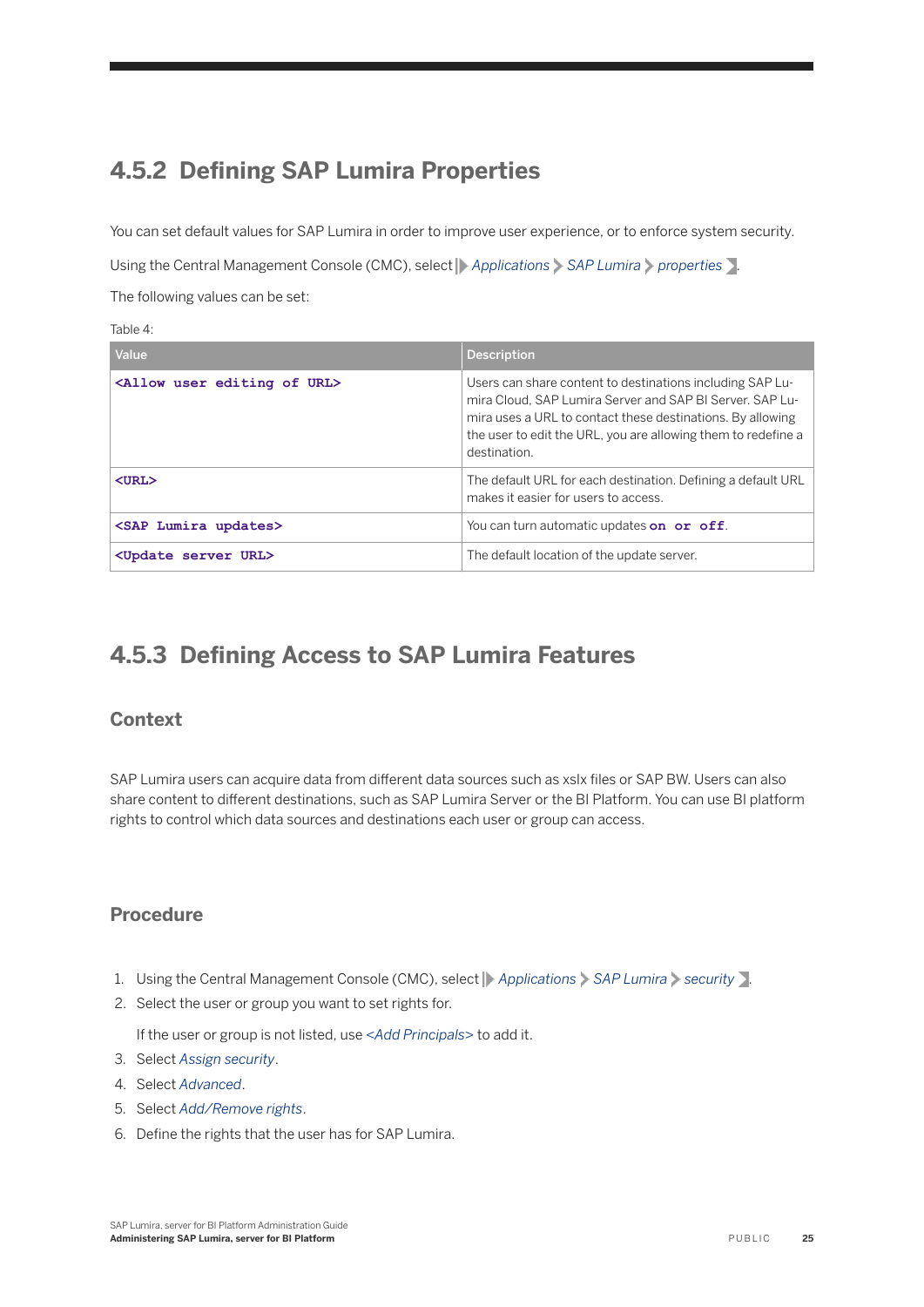## <span id="page-25-0"></span>**4.5.4 Configuring the Default REST Access URL**

## **Context**

When you publish datasets from SAP Lumira to the BI platform you need to enter the REST access URL, which is the BI platform's URL for web service requests. The publishing wizard in SAP Lumira provides a default value for you. You can configure this value in the SAP Lumira Preferences area.

You can override the default value during publishing.

### **Procedure**

1. In SAP Lumira, select **File Preferences** .

The *SAP Lumira Preferences* window opens.

- 2. Select *Network* and scroll down to *SAP BI Server*.
- 3. Enter the base URL for web service requests on your BI platform deployment.
	- To find the value for the URL,perform the following:
	- 1. Navigate to the Central Management Console on the BI platform.
	- 2. select *Applications*.
	- 3. Right-click on *RESTful Web Service*.
	- 4. Choose *Properties*.
- 4. Select *Done*.

## **4.6 Configuring SAP Authentication**

SAP Lumira, server for BI Platform supports SAP Authentication as SAP BusinessObjects BI Platform.

For information about configuring SAP Authentication, refer to the Business Intelligence Platform Administrator Guide 4.1 available on the SAP Business Objects tab at:<http://help.sap.com>.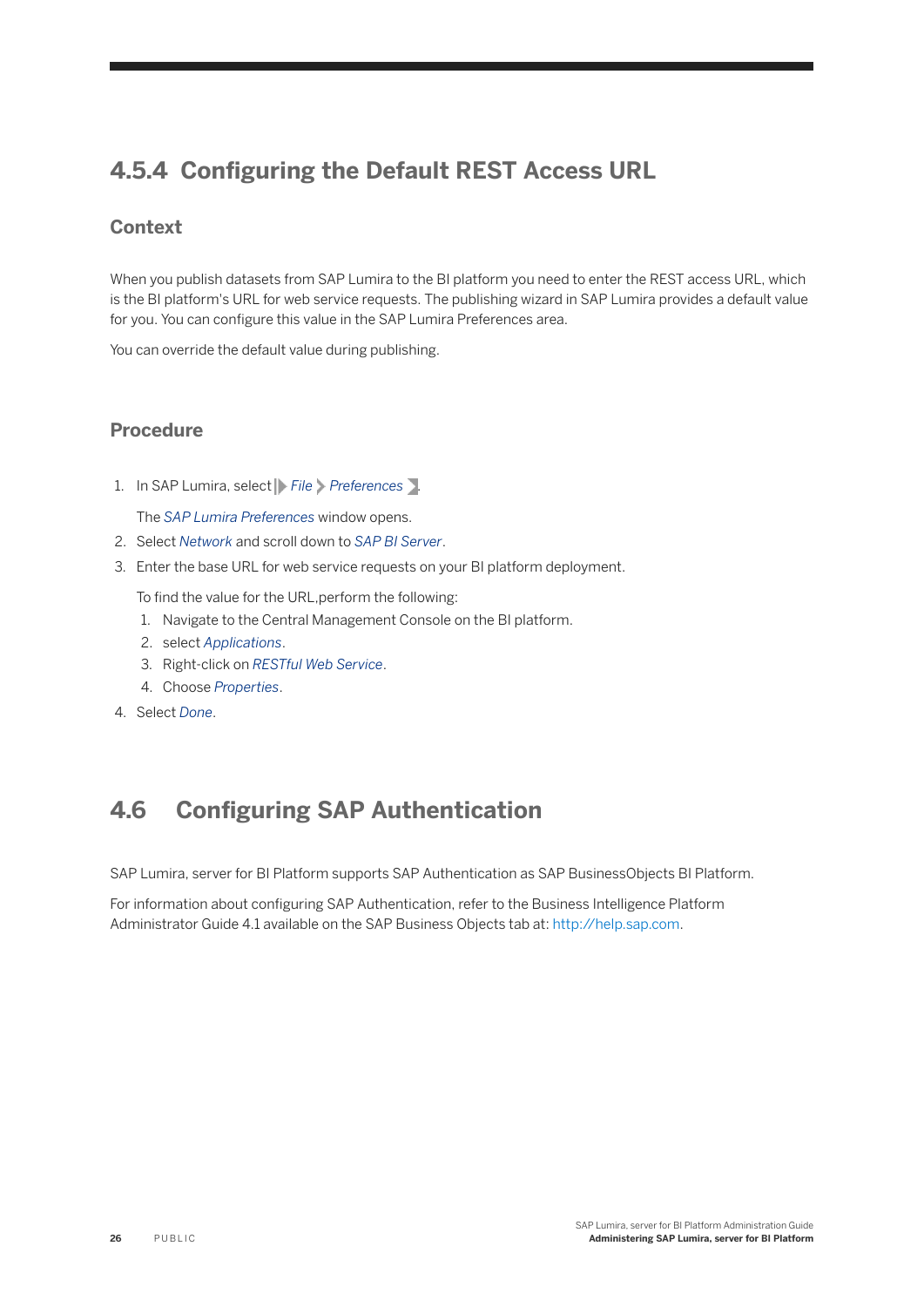## <span id="page-26-0"></span>**4.7 Configuring Extensions**

## **4.7.1 Installing Visualization Extension**

### **Procedure**

- 1. Log on to CMC.
- 2. Choose *Applications*.
- 3. Locate SAP Lumira server, right click and choose *Extensions*.
- 4. Choose the *Choose Files* option, browse to the folder containing your extension.

You can select multiple extensions to upload.

- 5. Choose *Open*.
- 6. Choose *Upload*.

After you upload the document, your extensions are added to SAP Lumira, server for BI Platform and is ready to use.

## **4.7.2 Uninstalling Visualization Extension**

### **Procedure**

- 1. Log on to CMC.
- 2. Choose *Applications*.
- 3. Locate SAP Lumira server, right click and choose *Extensions*.
- 4. Choose the visualization extension that you want to uninstall.

You can select multiple extensions to uninstall.

- 5. Choose *Remove*.
- 6. Choose *Ok*.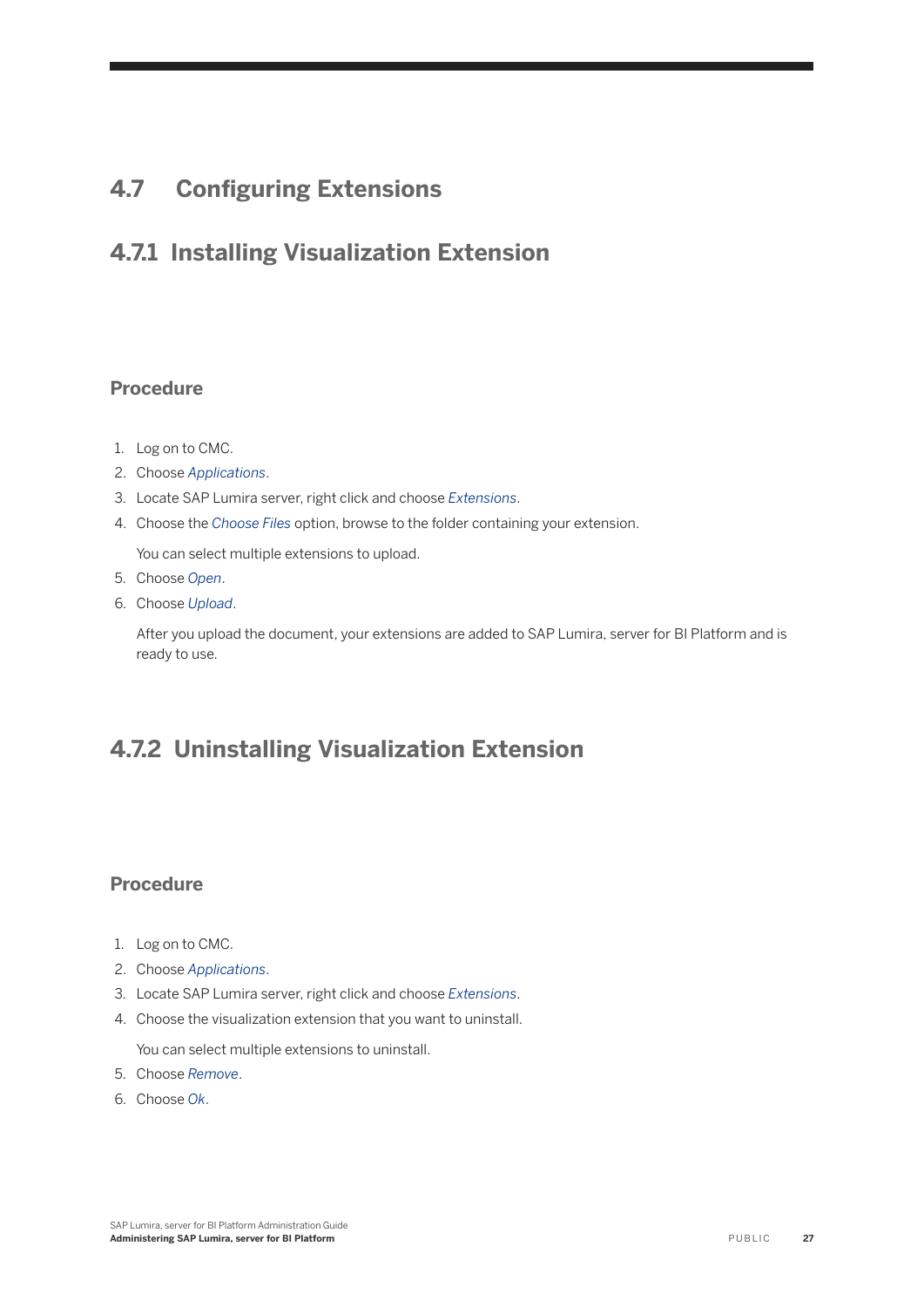## <span id="page-27-0"></span>**4.7.3 Installing Data Access Extensions**

### **Procedure**

- 1. Log on to CMC.
- 2. Choose *Applications*.
- 3. Locate *SAP Lumira*, right click and choose *Extensions*.
- 4. 4. Choose the *Choose Files* option, browse to the folder containing your extension.

you can select multiple extensions to upload.

5. Choose *Upload*.

In some cases, after you upload the document system prompts you to restart LumiraServer.

- 6. Navigate to home page of CMC, Choose **Servers** Servers list .
- 7. Locate *LumiraServer*, right click and choose *Restart Server*.

Your extension is added to SAP Lumira, server for BI Platform and is ready to use.

## **4.7.4 Uninstalling Data Access Extensions**

### **Procedure**

- 1. Log on to CMC.
- 2. Choose *Applications*.
- 3. Locate SAP Lumira server, right click and choose *Extensions*.
- 4. Choose the data access extension that you want to uninstall.

You can select multiple extensions to uninstall.

- 5. Choose *Remove*.
- 6. Choose *Ok*.

## **4.8 Performance**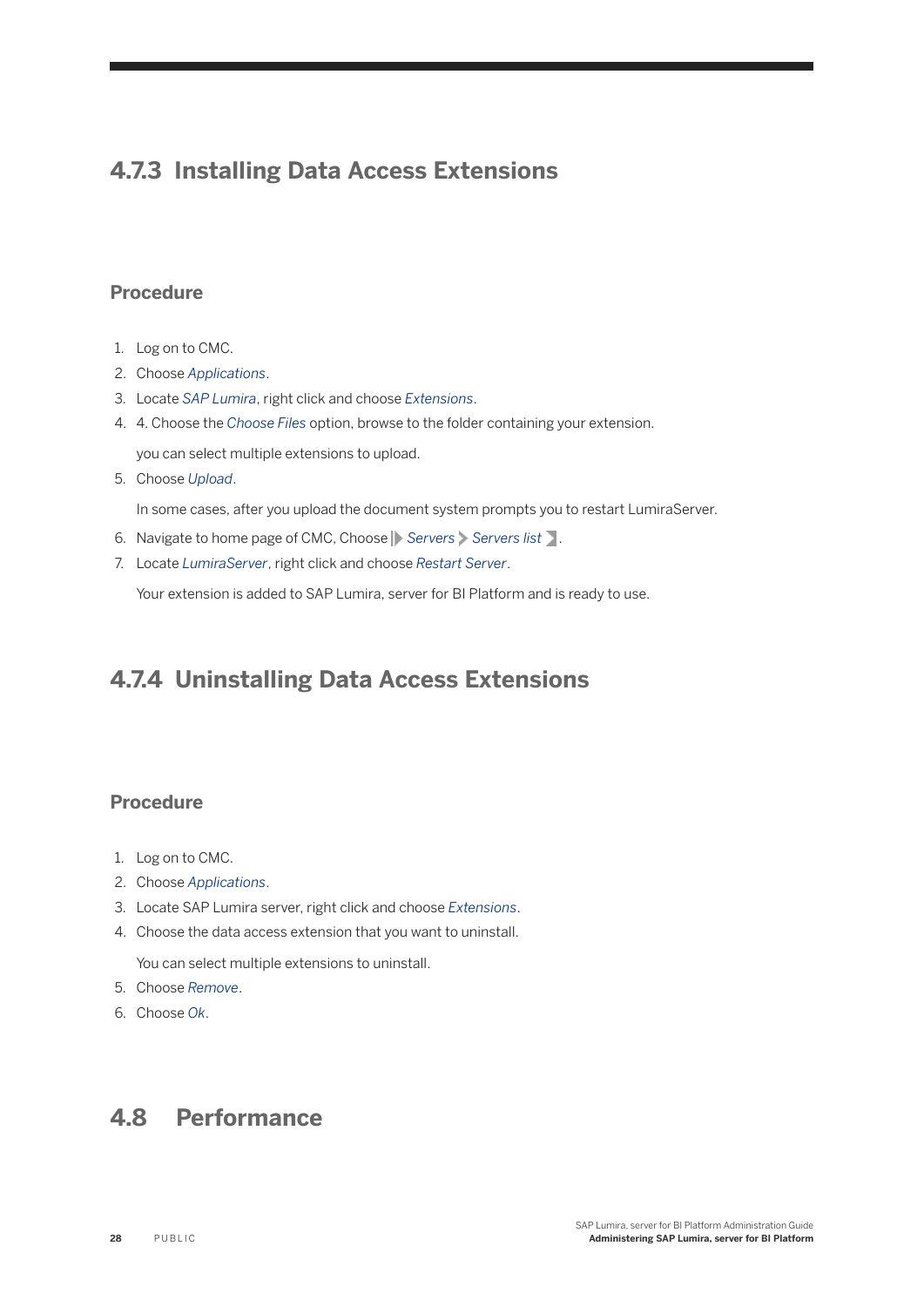## <span id="page-28-0"></span>**4.8.1 Clustering and Load Balancing**

SAP Lumira Web Applications supports clustering of multiple web applications.It manages the failover and load balancing when the web applications are clustered in a deployment.

SAP Lumira server supports clustering of multiple Lumira servers.It manages the failover and load balancing of Lumira workflows when the Lumira server are clustered in a deployment.

### i Note

Unlike the other SAP BusinessObjects BI platform servers, Lumira servers manages the load based on document sessions.

For more information on clustering, refer to the Business Intelligence Platform Administrator Guide 4.1 available on the SAP Business Objects tab at:<http://help.sap.com>.

## **4.8.2 Split Web Tier Deployment**

SAP Lumira web applications supports split web tier deployment as SAP BusinessObjects BI Platform.

Note: You need to split the static and dynamic content.

For more information on split web tier deployment, refer to the Business Intelligence Platform Administrator Guide 4.1 available on the SAP Business Objects tab at:<http://help.sap.com/>

## **4.9 Support for Lumira documents in Promotion Management**

You can promote Lumira documents and its dependencies using the promotion management tool.

For information about Promotion Management, refer to the Business Intelligence Platform Administrator Guide 4.1 available on the SAP Business Objects tab at<http://help.sap.com>.

## **4.10 Licensing Information for SAP Lumira, server for BI Platform**

SAP Lumira, server for BI Platform is an add-on for SAP BusinessObjects BI platform. Similarly, the products that support SAP Lumira, server for BI platform as add-on are as follows:

- SAP BusinessObjects Edge
- BI Professional (also called as BI Pro)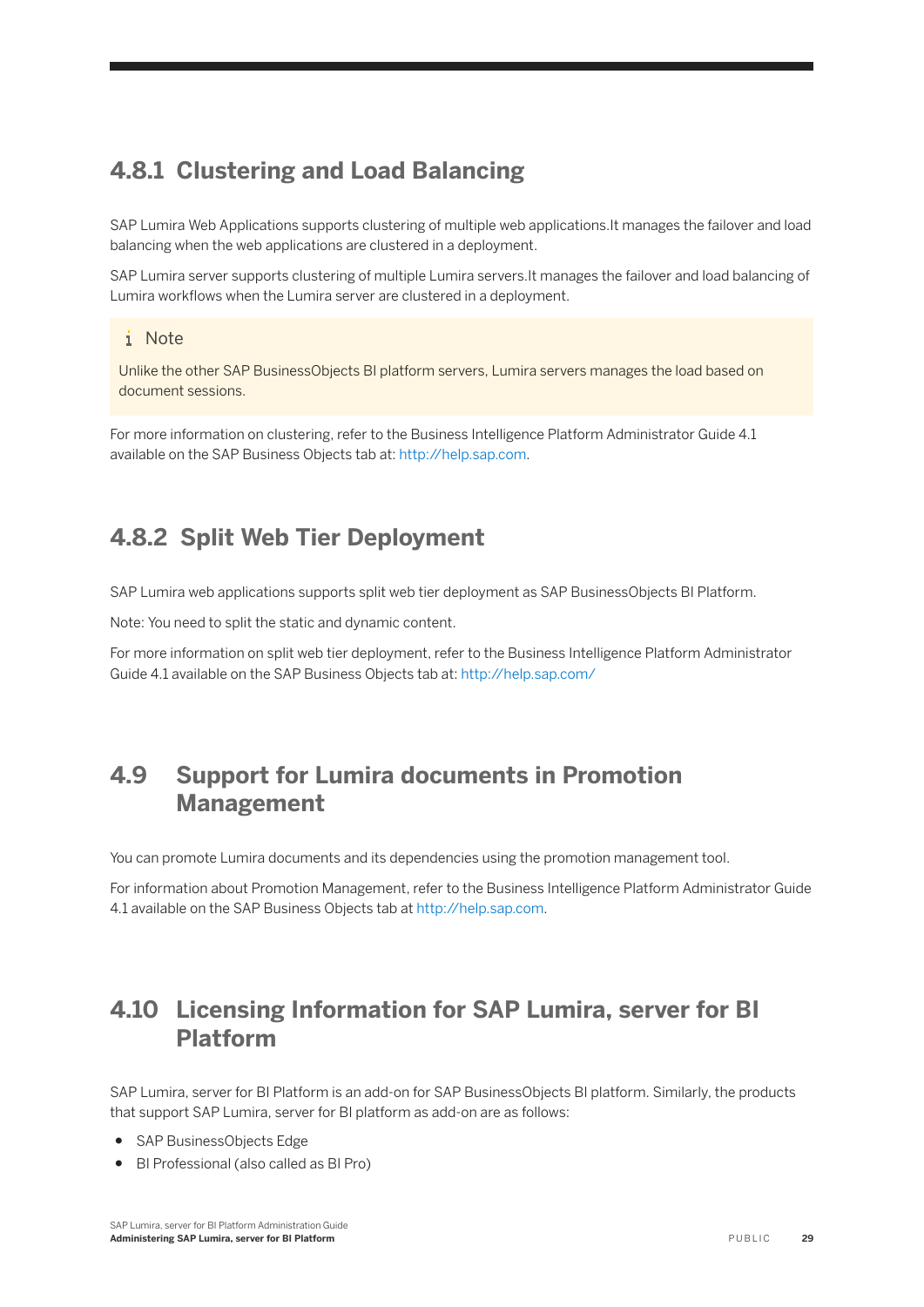● SAP BusinessObjects BI platform

The license key requirement for products to install SAP Lumira server for BI Platform is as follows:

- If you are SAP BusinessObjects Edge or BI Pro user, then you must enter a separate license key(s).
- If you are SAP BusinessObjects BI Platform user, then you need not enter a separate license for SAP Lumira server for BI Platform

#### User Type

Table 5:

| User                    | Description                                                                                                                                                                                                                                                                                                                                                                                                                                                                                    |
|-------------------------|------------------------------------------------------------------------------------------------------------------------------------------------------------------------------------------------------------------------------------------------------------------------------------------------------------------------------------------------------------------------------------------------------------------------------------------------------------------------------------------------|
| Named user license      | Named user licenses are associated with specific users. This<br>kind of license allows users to access the system based on<br>their user name and password. This provides Named users<br>with access to the system, regardless of how many other<br>users are connected. A Named user license must be availa-<br>ble for each user account created using this option. A<br>Named user is generally created when high priority user like<br>an analyst want to create visualizations from data. |
|                         | i Note<br>SAP BusinessObjects Edge supports maximum of<br>100 named user license<br>BI Professional supports maximum of 100 named<br>user license<br>SAP BusinessObjects BI Platform supports as many<br>$\bullet$<br>numbers in SAP BusinessObjects BI Platform li-<br>censes                                                                                                                                                                                                                 |
| Concurrent user license | New user accounts are configured to use Concurrent user li-<br>censes. Concurrent licenses specify the number of users<br>who can connect to SAP Lumira, server for BI platform serv-<br>ices at the same time. This type of licensing is very flexible<br>because a small concurrent license can support a large user<br>base.                                                                                                                                                                |
|                         | i Note<br>SAP BusinessObjects Edge supports 50 concurrent<br>user license<br>BI Professional supports 50 concurrent user license<br>$\bullet$<br>SAP BusinessObjects BI Platform supports users in<br>$\bullet$<br>accordance with SAP BusinessObjects BI Platform<br>licenses                                                                                                                                                                                                                 |

#### License Version

SAP Lumira, server for BI Platform is currently available in the following versions - Trial and Licensed.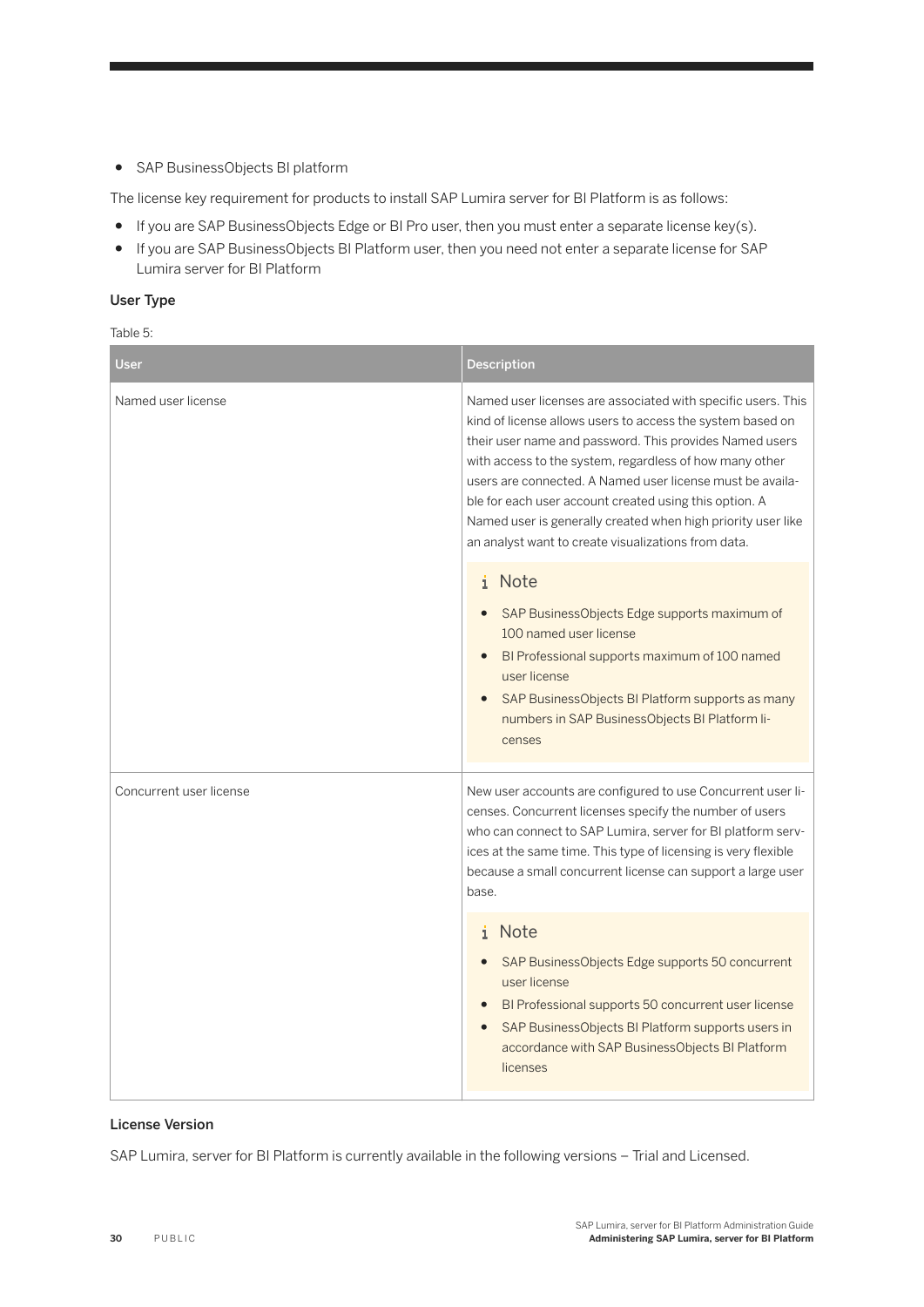### i Note

- Trial key-code is valid for a period of 30 days in SAP BusinessObjects Edge and BI Professional (also called as BI Pro) .
- Number of users supported is equal to the number of user licenses (i.e. named and concurrent) in SAP BusinessObjects BI Platform .
- When you run the installation set up for SAP Lumira, server for BI platform the installer should detect base SAP BusinessObjects BI platform product and embed the required trial key.

#### License key verification

- If you want to perform any Lumira workflows on SAP BusinessObjects BI platform, then you need to check for the following:
	- Valid license
	- Number of named licenses for SAP Lumira, server for BI platform is greater than/equal to number of named licenses SAP BusinessObjects BI Platform
	- Number of concurrent licenses for SAP Lumira, server for BI platform is greater than/equal to number of concurrent licenses of SAP BusinessObjects BI Platform

### i Note

If you have installed SAP Lumira, server for BI Platform 1.29 on SAP BusinessObjects BI Platform 4.1SP04/ SP05/SP06 and you upgrade from BusinessObjects BI Platform 4.1SP04/ SP05/SP06 to 4.2, then system checks for a valid SAP Lumira, server for BI Platform license key. In such a case you need to manually enter the license key to be able to work with SAP Lumira documents.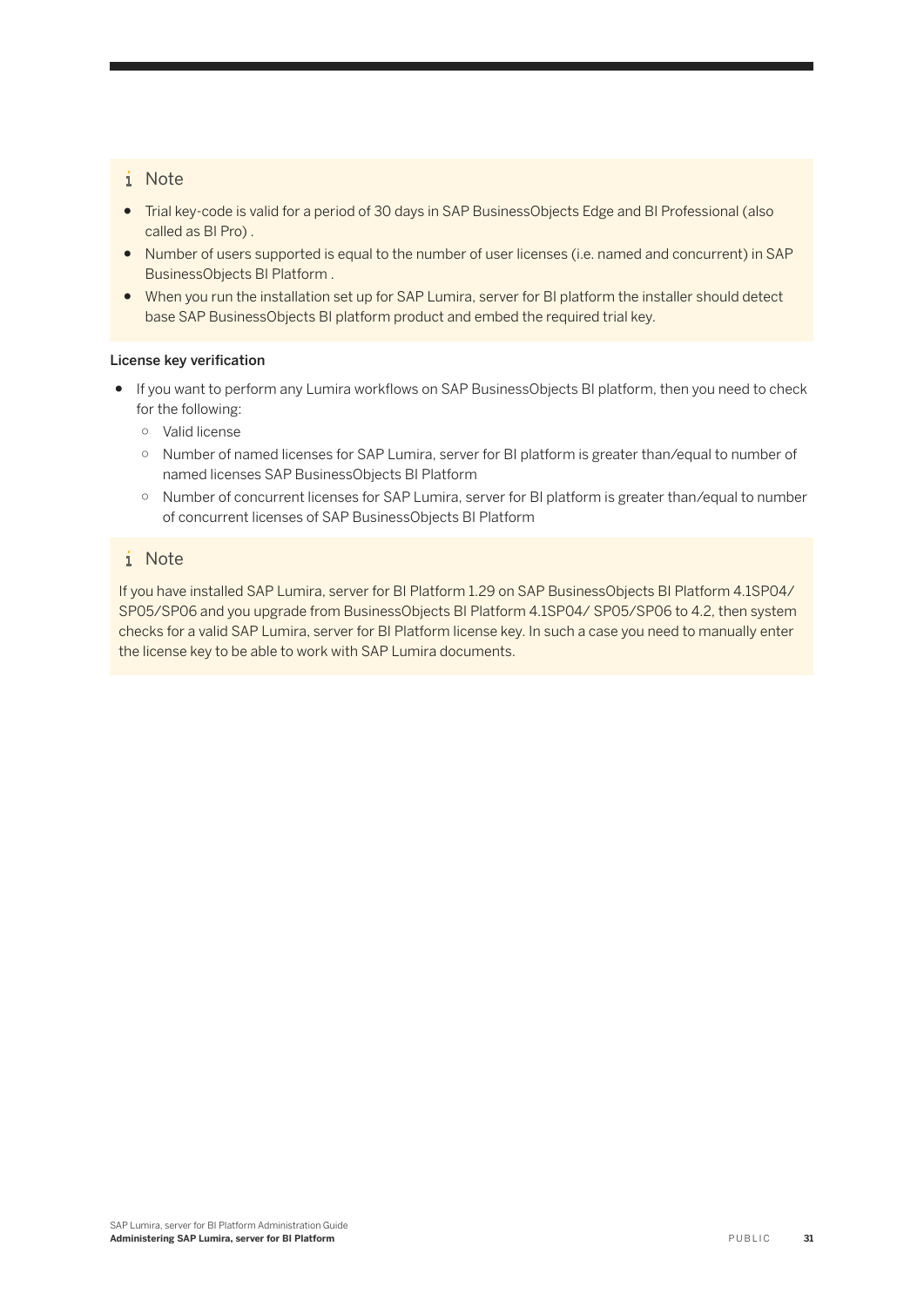# <span id="page-31-0"></span>**5 Uninstalling SAP Lumira, server for BI Platform**

This procedure describes how to uninstall SAP Lumira, server for BI Platform from your device.

### **Context**

The Add/Remove program displays the entries for the current version and the previously installed version. If there is only one entry however, (meaning that the current version of the product was a fresh installation, rather than an upgrade), choosing to uninstall this uninstalls the product completely.

If you want to uninstall the product completely, and there are multiple program entries in the list, you need to uninstall the highest version first and then uninstall previously installed versions. Uninstalling the current version in this case downgrades you to a lower version.

#### i Note

We recommend that not uninstalling any intermediate versions before uninstalling the higher versions first.

### **Procedure**

- 1. Choose **Start** *Control Panel Programs and Features* .
- 2. Locate *SAP Lumira, server for BI Platform 1.31*.
- 3. Right-click *SAP Lumira, server for BI Platform 1.31*, and choose *Uninstall*.
- 4. On the *Application Maintenance* page, select *Remove*.
- 5. Choose *Next*.
- 6. Enter your CMS logon credentials:
	- a. *CMS Name*
	- b. *Port Number*
	- c. *User Name*
	- d. *Password*
- 7. Choose *Next* to uninstall SAP Lumira, server for BI Platform 1.31.
- 8. Once uninstallation is complete, choose *Finish*.

SAP Lumira, server for BI Platform 1.31 is now removed from your machine.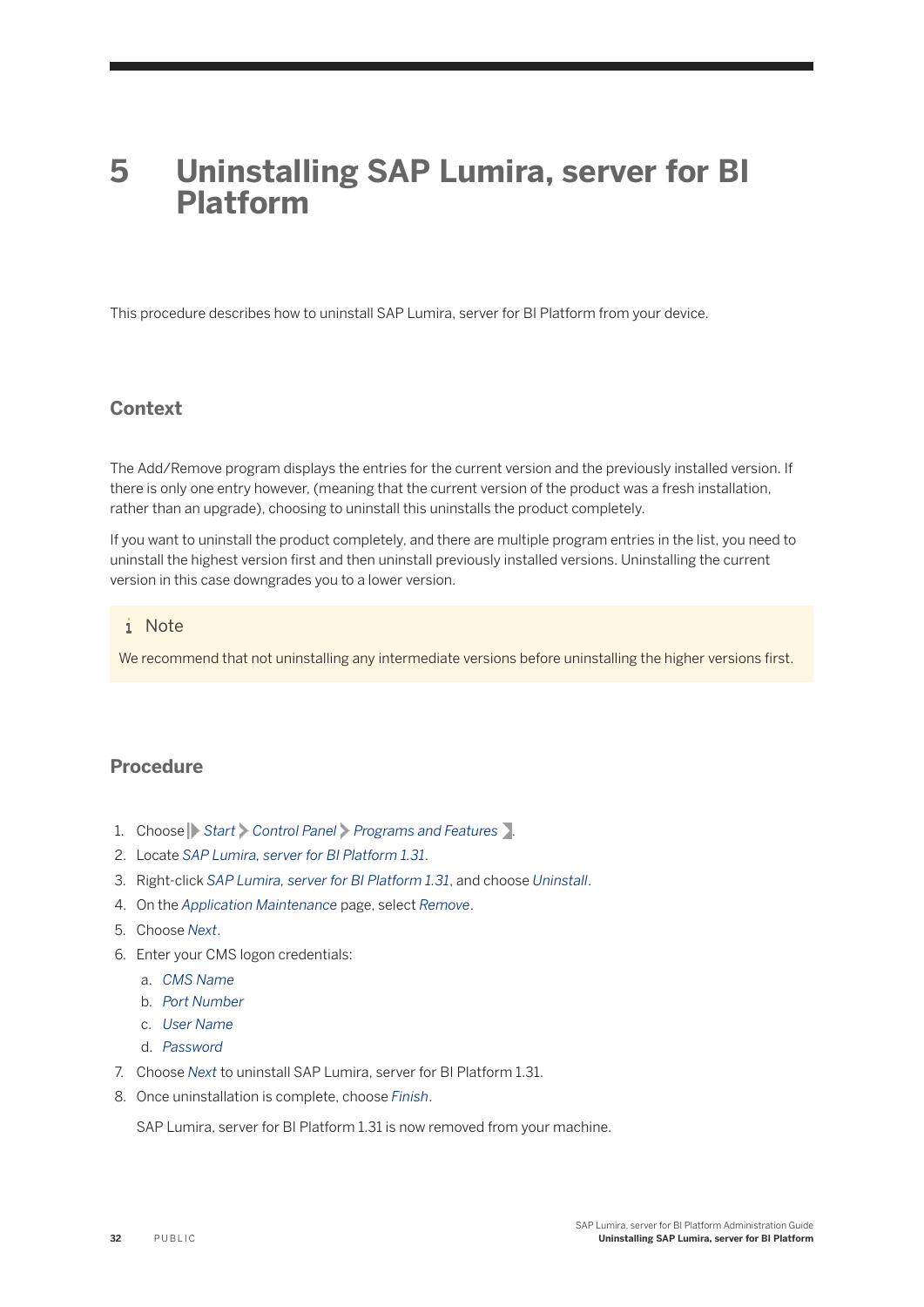### i Note

If you have upgraded from a former version of the product to higher version, uninstalling the latter downgrades you to the lower version. If you have upgraded the product from 1.30 to 1.31 for example, uninstalling 1.31 downgrades you to version 1.30.

You can only perform complete uninstallation if just one version of the product is listed on the ADD/ Remove products page.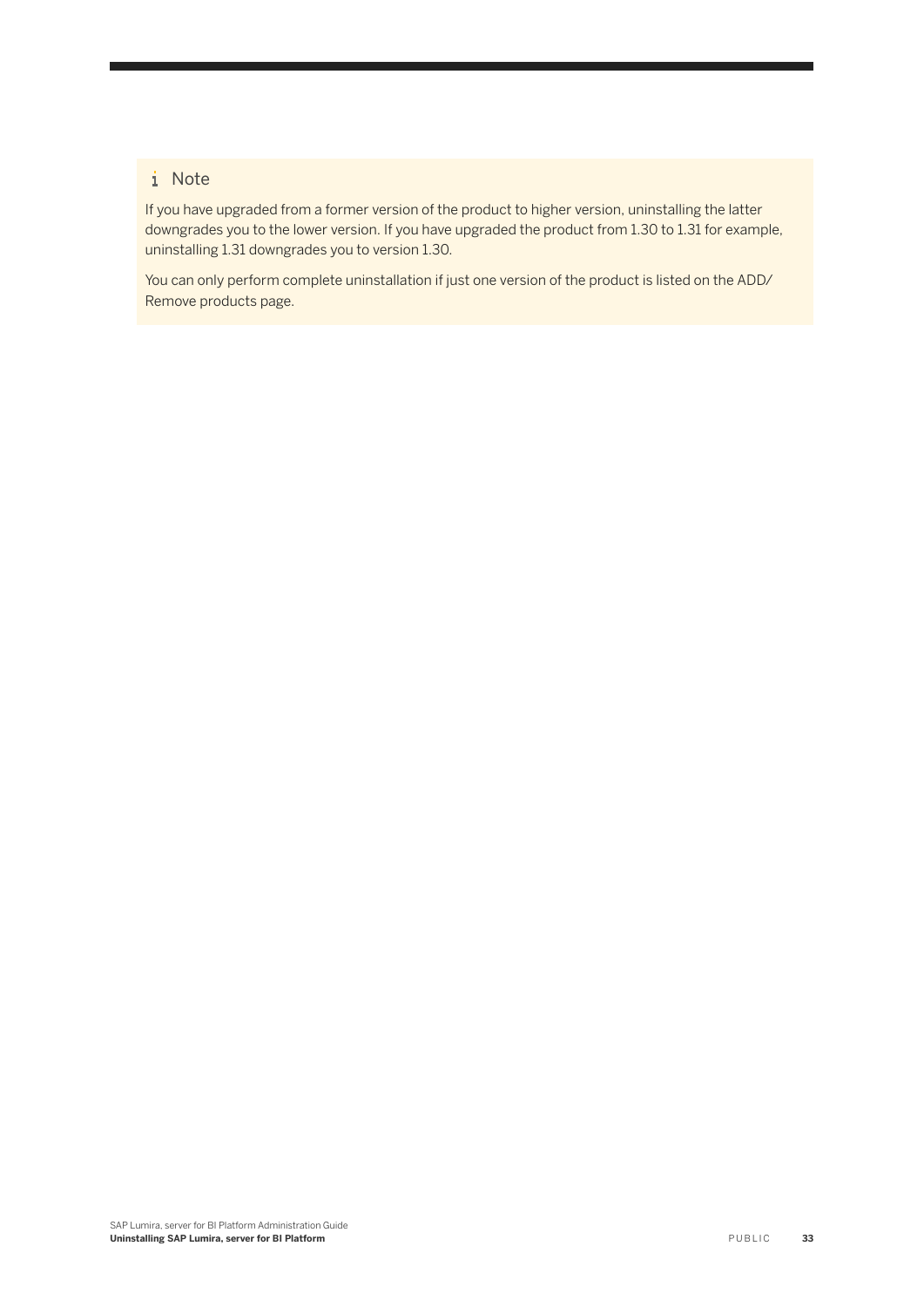# <span id="page-33-0"></span>**6 Troubleshooting Installation Issues**

### **Procedure**

- 1. If the *Suppressed reboot* issue occurs, you have to reboot the system and try the installation process again. If the issue persists after rebooting, follow the steps below in order to clear the windows registry and resolve the issue.
	- a. Go to *Start Run* .

The *Run Dialog* box appears.

- b. Enter **regedit** and choose *OK.*
- c. Navigate to *HKEY\_LOCAL\_MACHINE System CurrentControlSet Control Session Manager* .
- d. Double-click on the *PendingFileRenameOperations* and delete the content of *Value Data.*
- e. Choose *OK*.
- f. Launch the installer again.
- 2. See the installation logs for any installation failures: <INSTALLDIR>\InstallData\logs\.

#### i Note

You can go to the following location to see the SAP BI Platform logs: <INSTALLDIR>\SAP BusinessObjects Enterprise XI 4.0\logging\.

3. The installation process is paused if the windows installer service is disabled or is not available. You must install it and enable the service before proceeding. To enable windows installer service, you need to consult your IT department.

#### i Note

- After you install SAP Lumira, server for BI Platform on SAP BusinessObjects BI platform. It doesn't support uninstallation or downgrade of SAP BusinessObjects BI platform Support Packs (SPs)or patches.
- SAP Lumira, server for BI Platform doesn't add sample Lumira documents for distributed deployment.
- After you install SAP Lumira, server for BI Platform 1.29 patch or full build on any of the supported SAP BusinessObjects BI Platform 4.1 Support Packs and Patch releases, if some of BI platform servers are in disabled state, then you need to manually restart the servers for enabling those servers.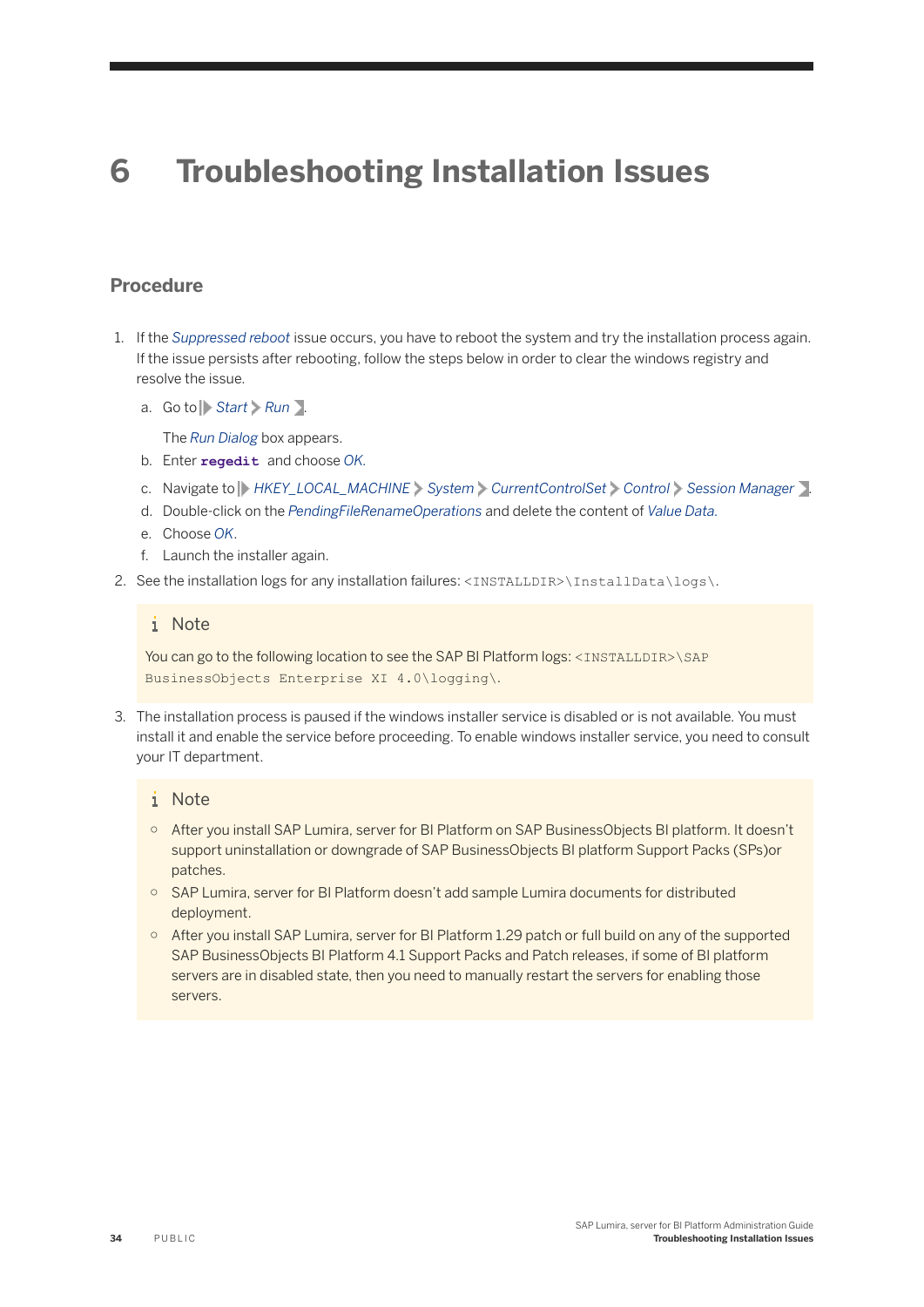# **Important Disclaimers and Legal Information**

### **Coding Samples**

Any software coding and/or code lines / strings ("Code") included in this documentation are only examples and are not intended to be used in a productive system environment. The Code is only intended to better explain and visualize the syntax and phrasing rules of certain coding. SAP does not warrant the correctness and completeness of the Code given herein, and SAP shall not be liable for errors or damages caused by the usage of the Code, unless damages were caused by SAP intentionally or by SAP's gross negligence.

### **Gender-Neutral Language**

As far as possible, SAP documentation is gender neutral. Depending on the context, the reader is addressed directly with "you", or a gender-neutral noun (such as "sales person" or "working days") is used. If when referring to members of both sexes, however, the third-person singular cannot be avoided or a gender-neutral noun does not exist, SAP reserves the right to use the masculine form of the noun and pronoun. This is to ensure that the documentation remains comprehensible

### **Internet Hyperlinks**

The SAP documentation may contain hyperlinks to the Internet. These hyperlinks are intended to serve as a hint about where to find related information. SAP does not warrant the availability and correctness of this related information or the ability of this information to serve a particular purpose. SAP shall not be liable for any damages caused by the use of related information unless damages have been caused by SAP's gross negligence or willful misconduct. All links are categorized for transparency (see:<https://help.sap.com/viewer/disclaimer>).